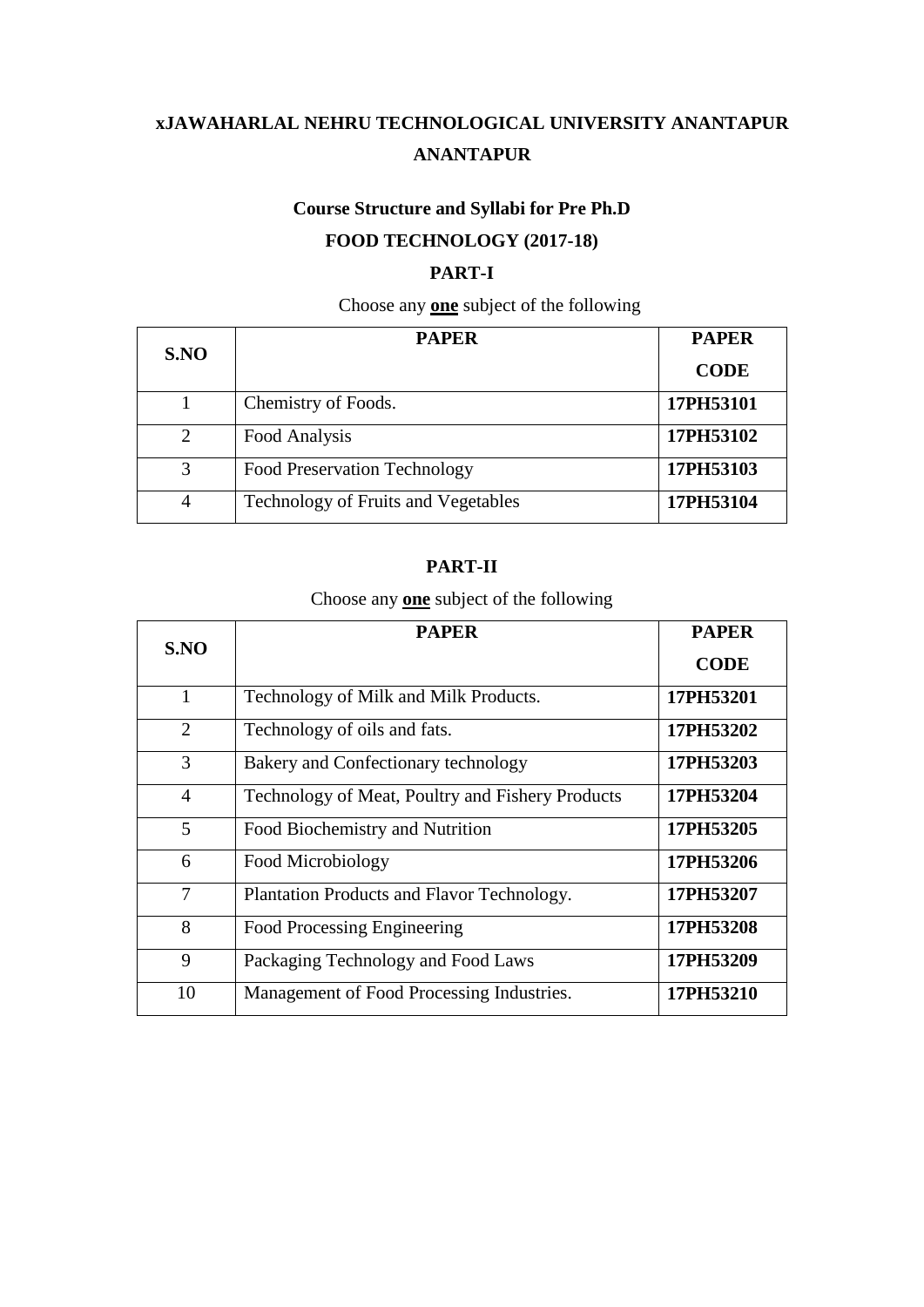### **(17PH53101) CHEMISTRY OF FOODS**

#### **UNIT I**

### CARBOHYDRATES

Introduction – Classification of Carbohydrates - Determination of the configuration of the monosaccharide. Ring structure of the monosaccharide. Glucose and fructose. Methods for determining the size of sugar rings. Conformational analysis. isopropylidene derivatives of the monosaccharide.Disaccharides. Structure and synthesis of Sucrose, Maltose and Cellobiose.

Trisaccharides. Polysaccharides. Photosynthesis. Glycosides.

### **UNIT II**

#### AMINO-ACIDS

Classification of amino-acids. Isolation of amino-acids. General properties of amino-acids. General nature of proteins. Structure of proteins. Polypeptides. Peptide bonds, Primary, Secondary, Tertiary, Quaternary. Biosynthesis of amino-acids and proteins.

### **UNIT III**

### OILS, FATS, WAXES

Introduction – Occurrence – Glycerides – Chemical composition of fats and lipids – General Physical and Chemical properties – Hydrolysis – Hydrogenation – Hydrogenolysis – Transesterification – Auto oxidation – Rancidification – Acid Value – Saponification value – Iodine value –Reichert. Meissl value – Uses of Oils/fats – Fixed and volatile oils – Mineral Oils – Drying Oils Waxes.

#### **UNIT IV**

#### VITAMINS

Introduction. Vitamin B complex. Vitamin E group. Vitamin K group. general study- detailed study – Chemistry of thiamine (Vitamin B1) - Ascorbic acid (Vitamin C) –Vitamin D-Pentothenic acid, biotin (Vitamin H) and tocopherol (Vitamin E) Biological importance of Vitamins. Carotenes. Vitamin A,Xanthophylls -Carotenoid acids.

**UNIT V**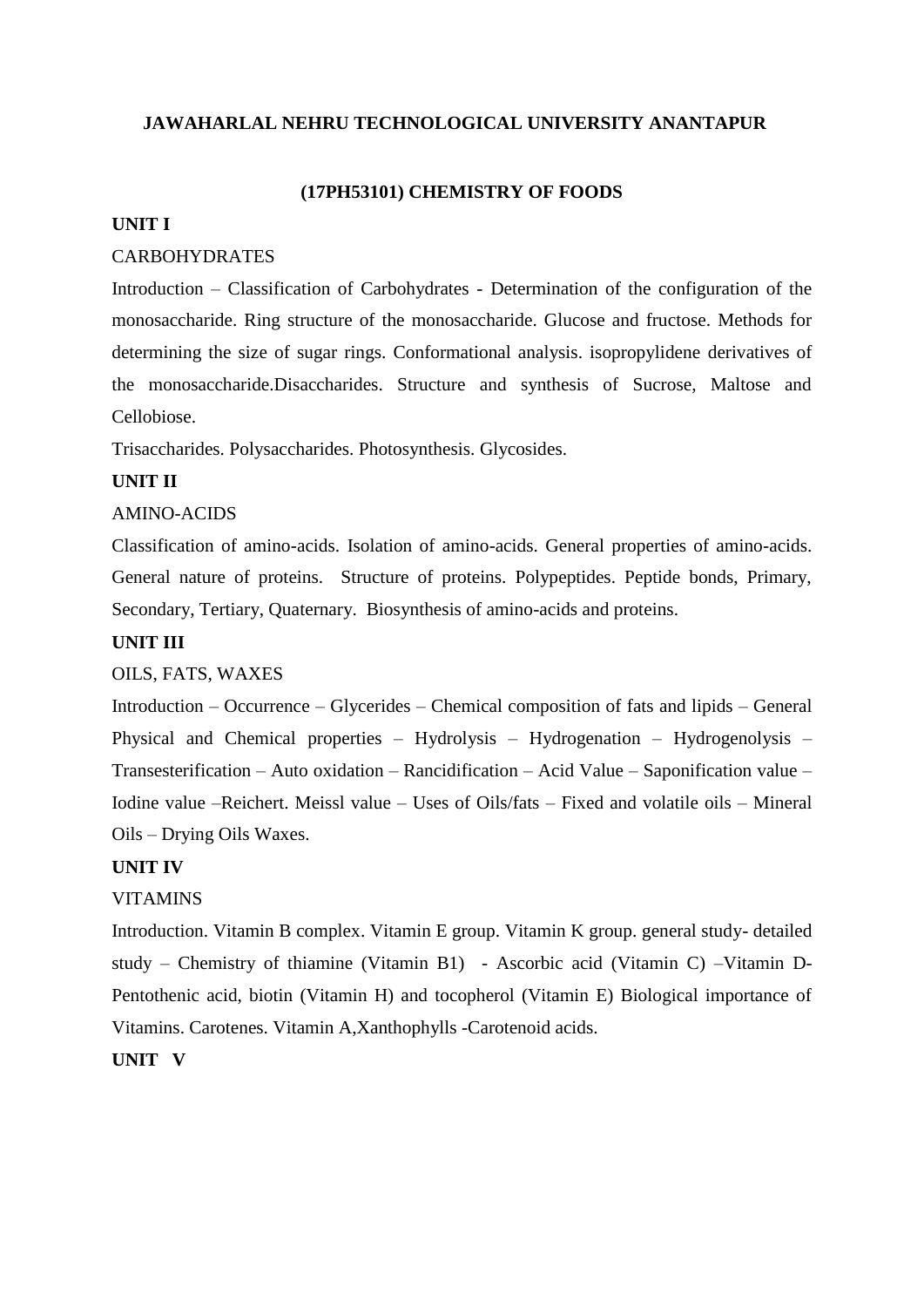Nucleic Acids - Introduction-definitions -RNA, DNA, three components of phosphoric acid ,pentose sugar and nitrogen, modified bases . Purines -Introduction. Uric acid. Purine derivatives. Xanthine bases. Biosynthesis of purines.

- 1. Chemistry of organic natural products Vol.1&Vol.2 byO.P..Agarwal (Goel Publishing Ltd).
- 2. Organic natural productsVol 2 by I.L.FINAR (Pearson Publishers).
- 3. Text Book of Biochemistry byRama Rao, A.V.S.S. (1986) 5<sup>th</sup> edition (L.K. and S. Publishers).
- 4. Biochemistry by L. Strayer and W. H Freeman, USA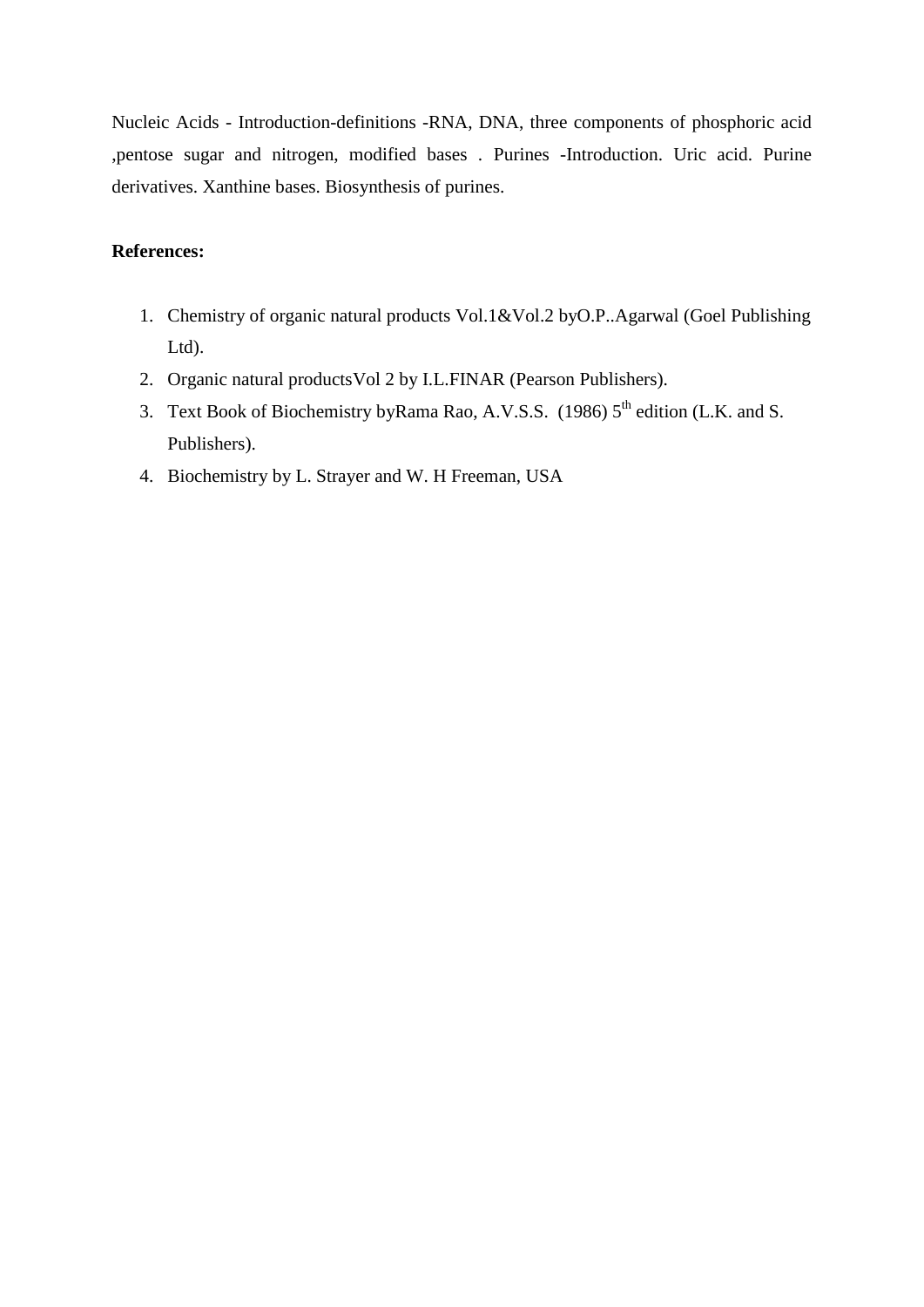#### **(17PH53102) FOOD ANALYSIS**

### **UNIT-I**

Proximate constituents: preparation of samples, detection of moisture content in food samples, ash and mineral matter, acid insoluble ash, alkali insoluble ash, titratable acidity. Estimation of crude fiber,dietary fiber. Estimation of total sugars, reducing sugars, estimation of organic and inorganic proteins. Estimation of starch.

#### **UNIT-II**

Edible oils: physical characteristics - specific gravity, refractive index, melting point of fat, measurement of odour, chemical characteristics – Saponification value, iodine value, thio nitrogen value, impurities – volatile, insoluble and mineral matter.Flavoring materials: sampling, extraneous matter, volatile and nonvolatile extracts, nitrogen in nonvolatile ether extracts, alcoholic extract, detection of added starch, estimation of starch. Determination of volatile oils, tannins estimation, pungency rating, test for adulterants. Extraction of oleo resins, estimation of oleo resins, peroxide value.

#### **UNIT-III**

Preservation in food: estimation of sulphur dioxide, sodium benzoate, sorbic acid, antioxidants, estimation of B.H.A, BHT, TBHQ (Tertiary Butyl Hydro Quinone), stabilizing agents. Additives used in food analysis.

Sensory analysis: laboratory set of equipment, selection of panel member, training of panel member. Judging of quality, difference test, ranking test, sensitivity test, descriptive flavor profile test, threshold value, dilution number, paired comparison test, ANOVA test, dunnet test, hedonic rating test.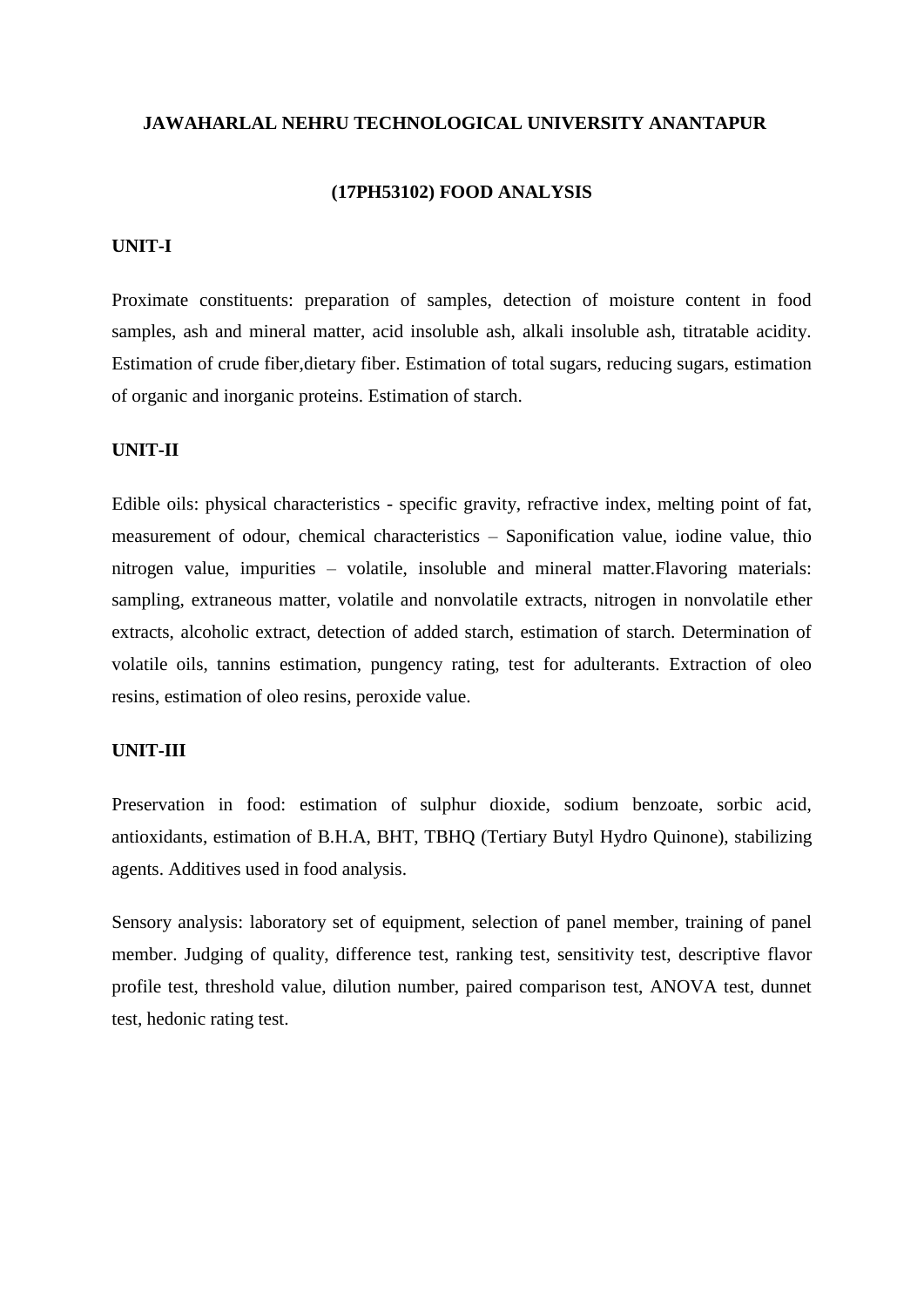#### **UNIT-IV**

Food microbiology: determination of microbial load, microbial content, microbial count, isolation of microorganism from spoiled fruits and vegetables. Isolation of bacteria from idly, butter and stored foods. Enumeration and identification of E-coli from food samples. Preparation of media for culturing of autotrophic and heterotrophic micro organisms.

#### **UNIT-V**

UV-visible and infrared spectroscopy

Absorptivity – Apparent deviations from Beer's law – Double beam spectrophotometer operation – Sources of radiation – Detectors – Photo metric accuracy – Instrumentation, - Chemical applications – Qualitative analysis – determination of ligand/metal ratio in a complex Quantitative analysis – photo metric titration. Introduction-origin of IR spectrainstrumentation, group frequencies, applications of IR spectra analysis spectral data of alcohols-aldehydes and ketones –carboxylic acids –amines –amino acids –proteins.

- 1. Hand book of Analysis & Q.C. for Fruits & Vegetables products Ranganna.(Tata Megrahill
- 2. Publisers).
- 3. Food microbiology by Frazier.
- 4. Instrumental methods of analysis by B.K Sharma (Goel Publisher Ltd).
- 5. Spectroscopic analysis by Y.R. Sharma (S. Chand Publisher Ltd).
- 6. Instrumental methods of analysis by chatwal (Himalaya Publishing Ltd).
- 7. Nielsen, S., editor. 2010. Food Analysis, 4th edition. Springer, New York.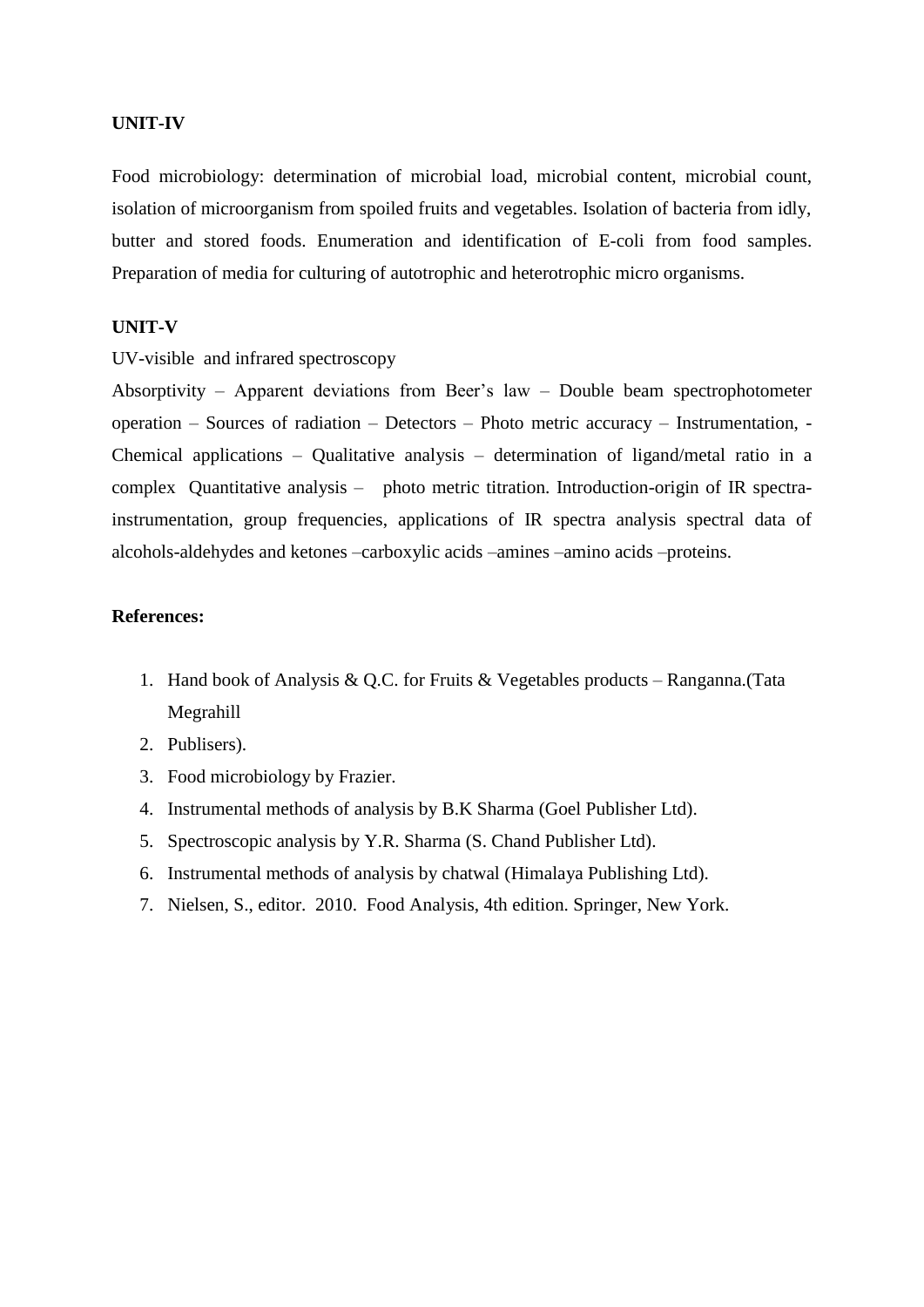#### **(17PH53103) FOOD PRESERVATION TECHNOLOGY**

### **UNIT-I**

Food and its preservation –source of problems, nature of food – plant and animal origin, cereals, pulses dry fruit seeds , legumes , nuts , and tubers, vegetables, fruits milk and dairy products, meat and poultry egg and egg products, fish and shell fish, animal by-products benefits of industrial food preservation .Principles of fresh food storage-nature of hazardous, decaying of foods – metabolism , determine the refrigerated load needed , animal products storage , quality control, effect of cold storage on quality , preservation of food in micro nutrients, storage of grains bulk storage control of insects and mites chemical aspects. Nature of food hazardous- cases of food spoilage, food poising, food toxications, mycotoxins, chemicals in food preservation.

#### **UNIT-II**

Principles of refrigerated gas storage of fruits and vegetables, sub -atomsphere storage, gas atmospheric storage of meat , quality parameters, gas storage of grains, flours, , principles of freezing – triple point of water, freezing point of foods , volume changes during freezing, methods of freezing –direct, indirect, immersion type of freezing , freezer burnt, packing requirements in frozen foods, effect of freezing on microorganism, thawing damages to frozen foods and freezing of dairy products.

### **UNIT-III**

Principles of food preservation by canning and drying- spoilage cased microorganisms, heat resistant microbes, processing of canning, heat resistant of enzymes in food, inoculated pack studies ,spoilage of canned foods ,storage of canned foods, corrosion of cans, misconceptions relating to canned foods, improvement in canning technology, retard pouches – optimizing thermal processing. HACCP in canning.Dehydration and drying, types of dryers used in food preservation, influencing of dehydration on nutritional value of foods, influencing of drying on microorganism, enzymes, pigments dehydration of fruits and vegetables, animal products, grains .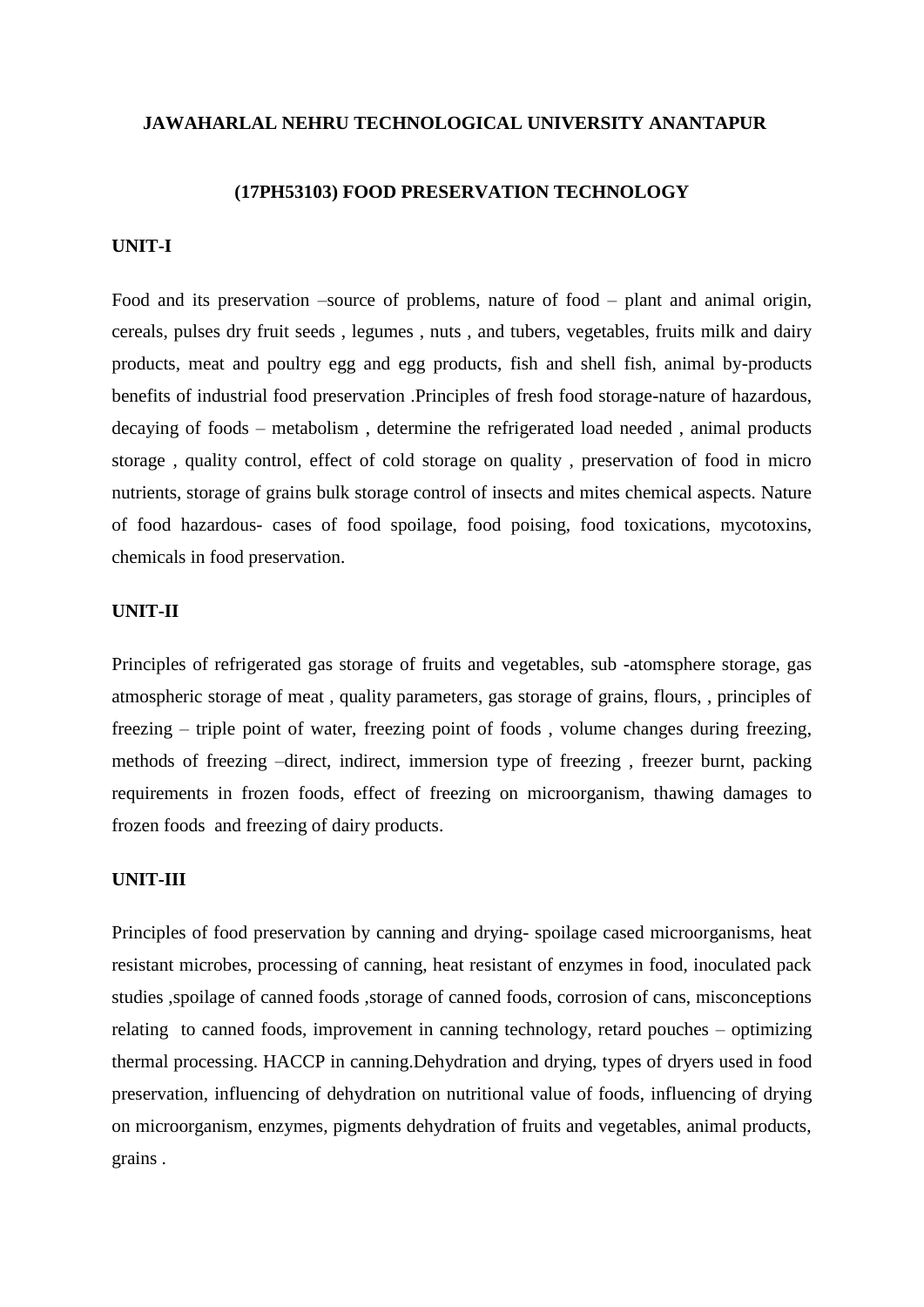#### **UNIT –IV**

Preservation of low-moisture foods: manufacturing peanut butter and it's important principles of low- moisture foods – canned white bread, fungicidal and bactericidal agents, low-moist pet foods processing, water activity, problems in low- moist foods, storage stability of lowmoist foods .

#### **UNIT-V**

Principals food preservation by fermentation – ferments of carbohydrates, types of fermentation, fermentation action order, fermentation control, wine preservation, beer preservation, vinegar fermentation, cheese fermentation, HACCP in analysis of cheese, mycotoxin principles of pickling –salt pickling of fruits and vegetable, sweet pickling, dill pickles Sauer kart, olives fermented pickles products, control of fermentation in commercial braining tanks, brine recovering principles, fish salting, smoking, curing, meat curing and smoking, pickling of meat, preparation of dry sausages .Principles chemical preservation of foods – additives and their uses , importation of chemical additives, safety of food additives, functional chemical additives application, chemical preservatives microbial antagonistic, antibiotics, antioxidants, other chemical additives.

- 1. **Preservation and canning of fruits and vegetables** by EIRI board of consultants and engineers India research institutes, Delhi.
- 2. **Hand book of food dehydration and drying**, by EIRI board of consultants and engineers India research institutes, Delhi.
- 3. **Technology of food preservation**, 4<sup>th</sup> edition, by N.W. Desrosier and Desrosier, AVI publishing company, New york.
- 4. Heldman, D. R. and Singh, R. P. 1981. Food Process Engineering, Avi Pub. Co., Westport, Connecticut.
- 5. Fellows, P. J. 2009. Food processing technology: principles and practice. Elsevier.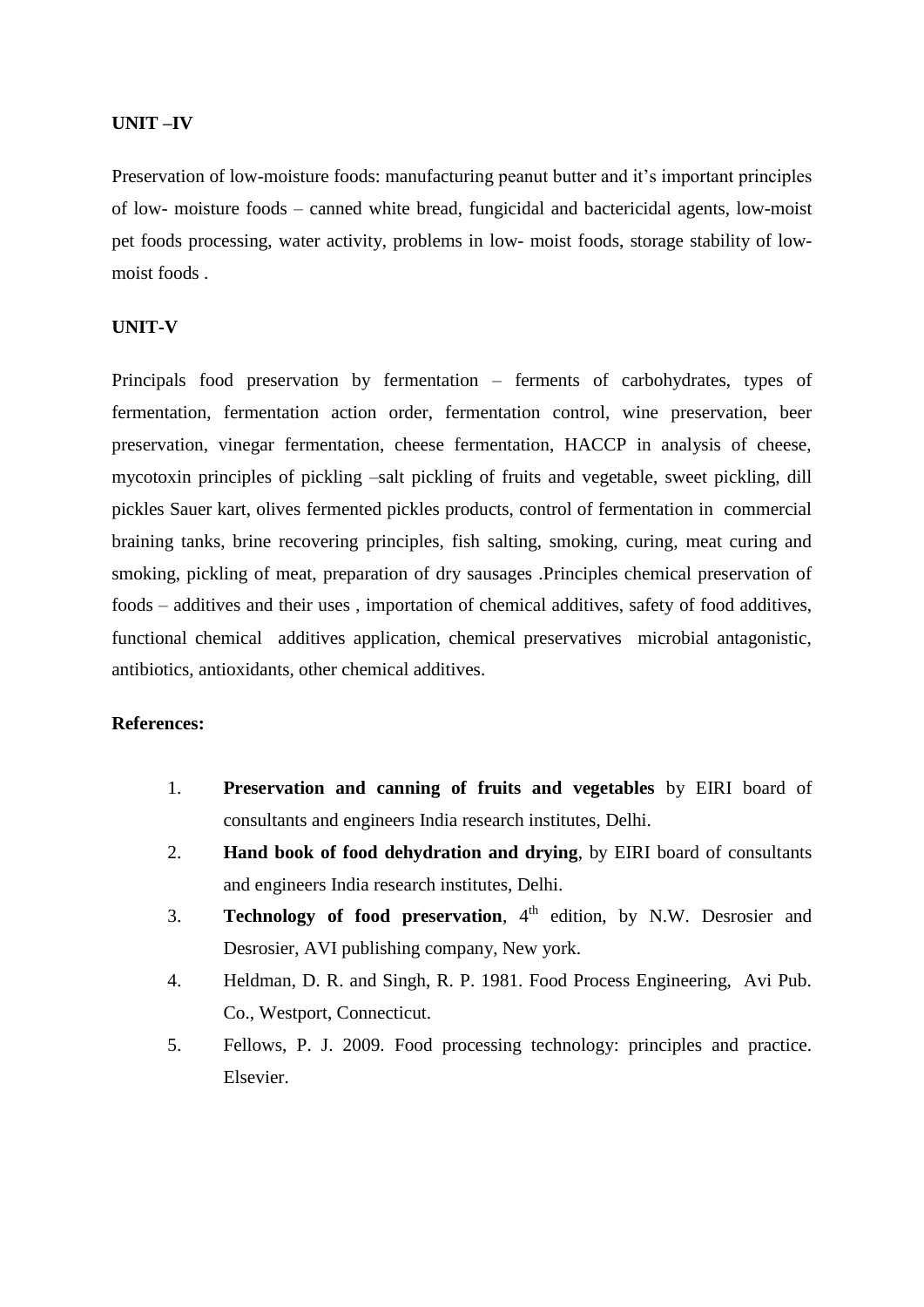### **(17PH53104) TECHNOLOGY OF FRUITS AND VEGETABLES**

### **UNIT – I**

Introduction to Fruits and vegetables,definition, structure, origin, classificationoffruits based on pH. Desirable characteristics of Fruits & vegetables for processing ,chemical composition, Nutritive value, its importance and stability in processing.Introduction to Fruit ripening , ripening agents & their effects, repining changes, enzymatic action, deterioration factors & their control..Preservation of fruits and vegetables – Introduction to preservation, Principles of Preservation, Factors effect in preservation.Types of preservation, by products from fruits &vegetable waste & their utilization.

### **UNIT – II**

Fruits & Vegetable juices, syrups, squashes, cordials & nectars, fruit concentrates, jams & jellies, marmalaledes, preserves, butter & candied fruit preparation & manufacturing. Pickles and chutneys – introduction, types, pickling process of fruit &vegetables and its methods, quality control and its related problems.

### **UNIT –III**

Pectin – chemistry, its related compounds, manufacturing process and various uses in food industry.

Vinegar – General properties, types, preparation, industrial method of manufacturing, various uses of Vinegar.

### **UNIT-IV**

Tomato products – types, preparation of various tomato products namely sauce, ketchup, pasteand soup.

### **UNIT-V**

FSSAI standards for fruits and vegetable products.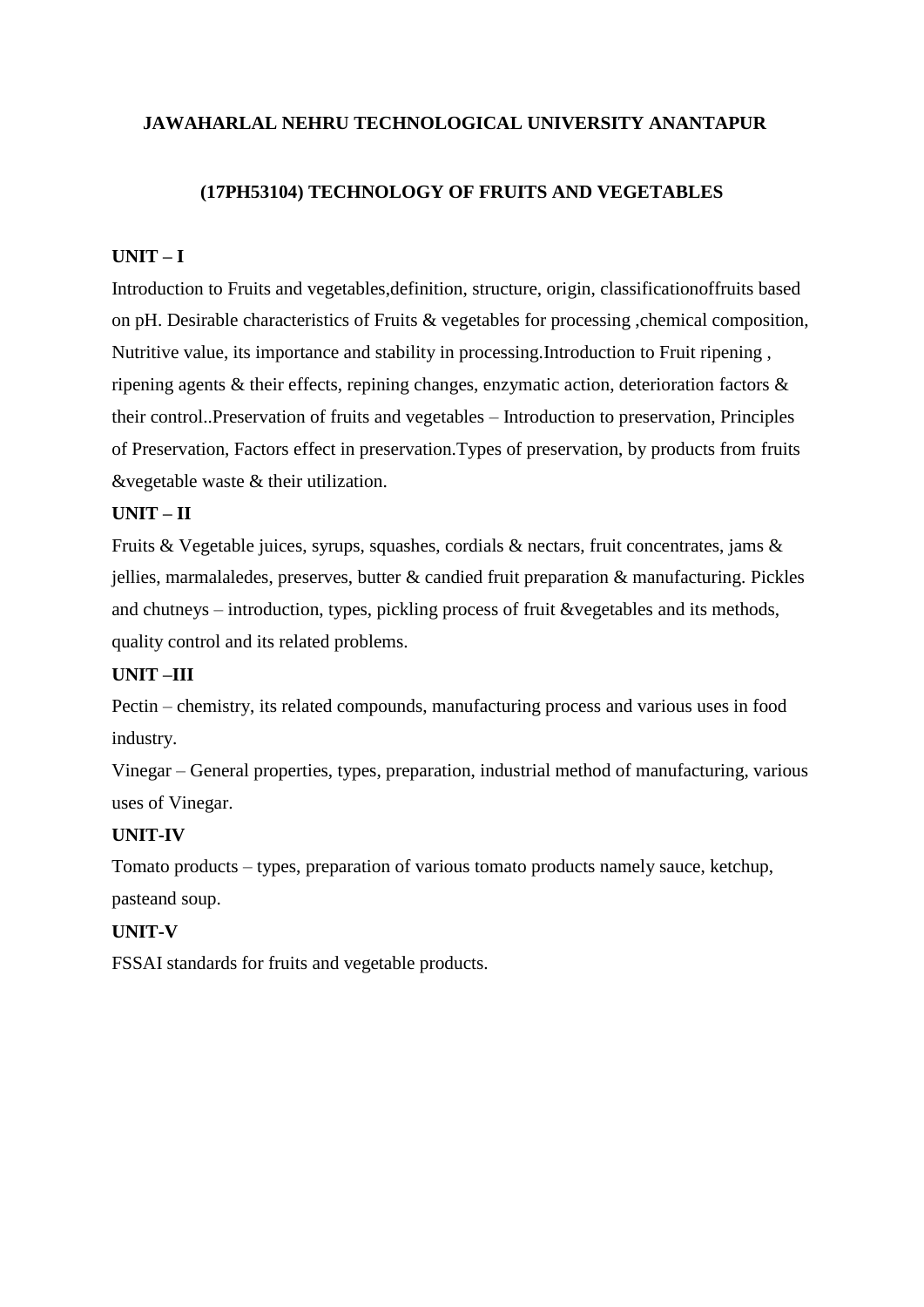- 1) Fruits & Vegetables processing FAO Agricultural service bulletin 119
- 2) Fruit & Vegetables preservation principles & practices  $3<sup>rd</sup>$  revised Edition R.P.Sruvasta
- 3) Processing, dehydration, canning preservation of Fruit & Vegetables. By international book distribution co.lukno
- 4) http://old.fssai.gov.in/Portals/0/Final\_Regulations\_2010.pdf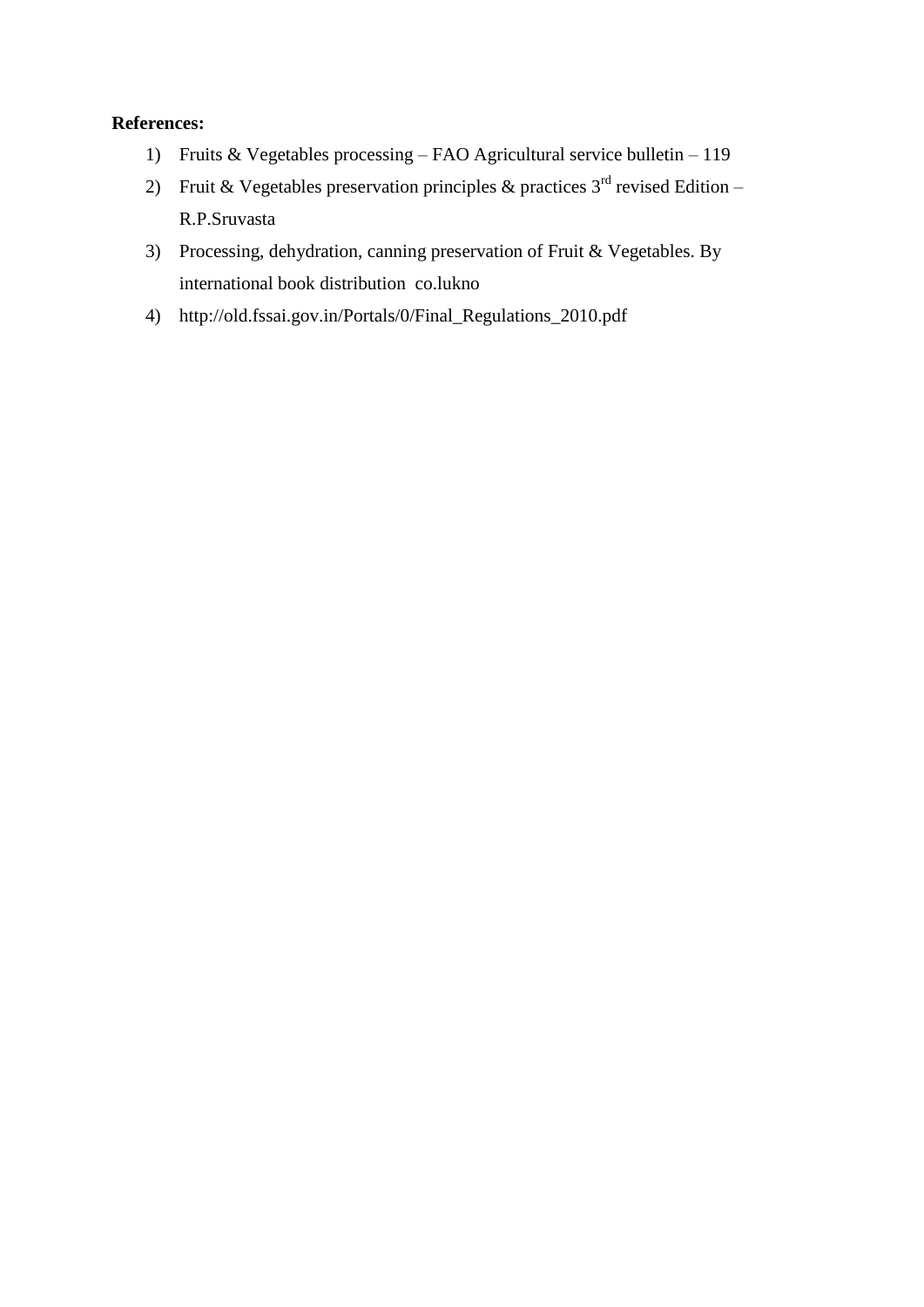#### **(17PH53201) TECNHOLOGY OF MILK AND MILK PRODUCTS**

#### **UNIT-I**

Milk procurement- chilling methods- storage of milk – standardization- homogenizationtypes of pasteurization- packaging of milk- UHT milk- aseptic packing of milk- distribution of milk.

### **Unit II**

Cream- cream preparation- preservation of cream- defects in cream-consumer cream products.Butter- Types of Butter- Preparation of Table butter- Continuous butter making-Butter oil Preparation, Preservation and Defects- - Butter substitutes- Margarine and other spreadable butters.

### **Unit-III**

Cheese- advances in cheese making- cheese additives- cheese flavor technologyimmobilized enzymes- accelerated cheese ripening- Mozzarella cheese, blue veined cheeses. Indian cottage cheese, whey-utilization of whey based products.

**Unit -IV**Sweetened Condensed milk –Preparation- Vacuum Pan- Defects- Evaporated milkmethod of manufacture- Dried Milks- methods of Dehydration-preparation of Whole milk powder by spray drier- Properties of Milk powders- Defects in milk powders- preparation of Infant milk foods- Malted milk.Advances in manufacture of Ice-Cream- substitution of sweeteners- utilization of artificial sweeteners – Fancy ice-creams- Sherbets- Milk Lollies-Kulfies- Milk by-products- edible casein- Sodium casemate.

#### **Unit- V**

Advances in Traditional Dairy Products Technology - Khoa- Varieties of khoa- Khoa based sweets-Kalakhand- Gulabjamun- Milk cake- Chhana and Chhana based sweets- Rasogolla-Rasmalai- Advances in Paneer- Shrikhand-Sandesh-Methods of preparation- Preservation-Fermented Milk Products-Dahi- Yoghurt- Lassi- Mistidhoi- their composition -Changes in constituents during formulation and flavor development – Ghee- industrial production of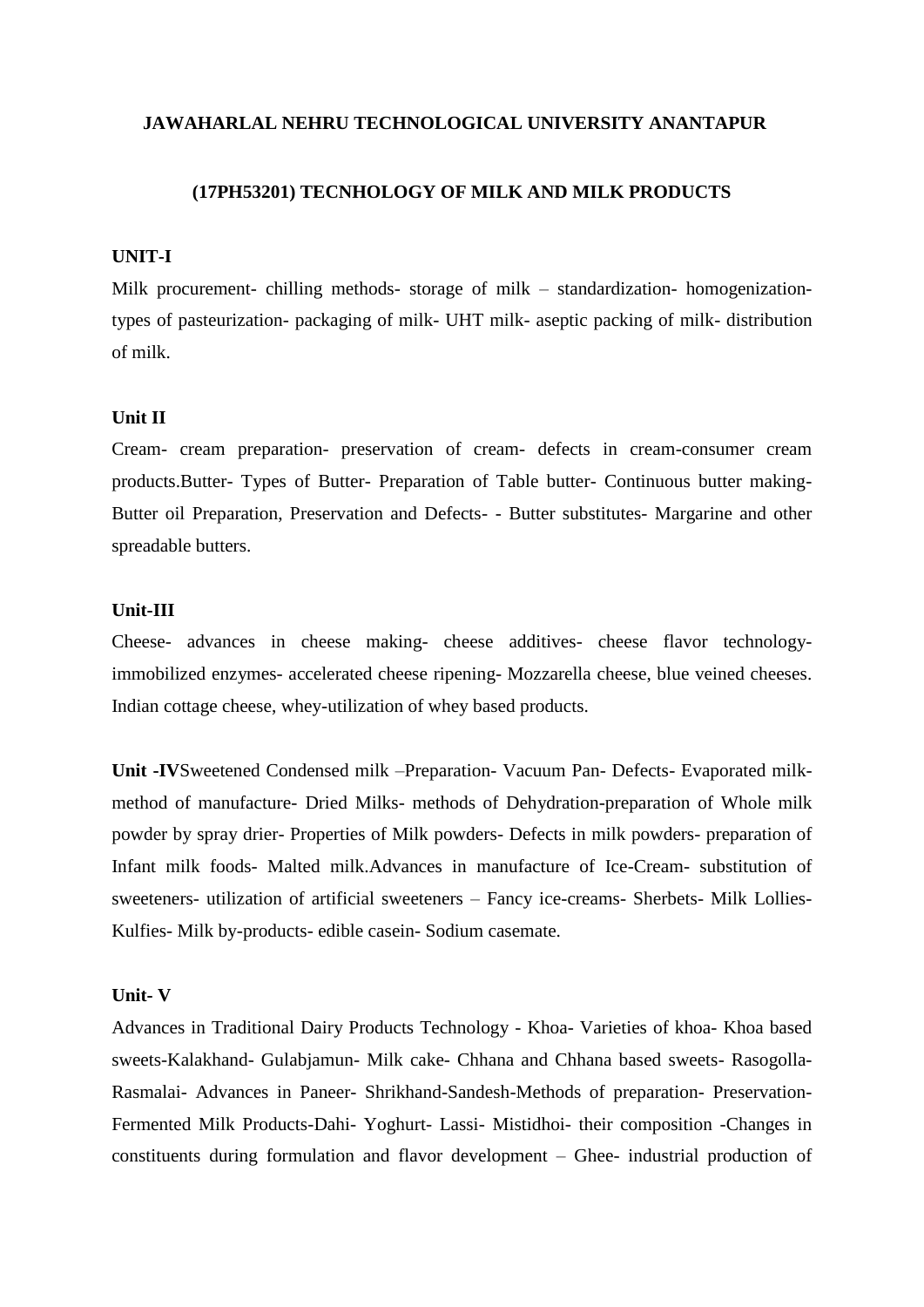ghee- ghee adulterants- identification- renovation of ghee-FSSAI standards , ghee residues and defects.

- 1. Outlines of Dairy Technology by Sukumar De(Oxford Publishers).
- 2. Indian Milk and Milk products by R.P.Aneja(Tata Megrahill Publishing Ltd).
- 3. Milk and Dairy Technology by Edgar spreer
- 4. Technological Advances in market Milk By j. David
- 5. Advances in Milk processing Vol I by R.K.Robinson
- 6. Advances in Milk products Technology vol-II by R.K.Robinson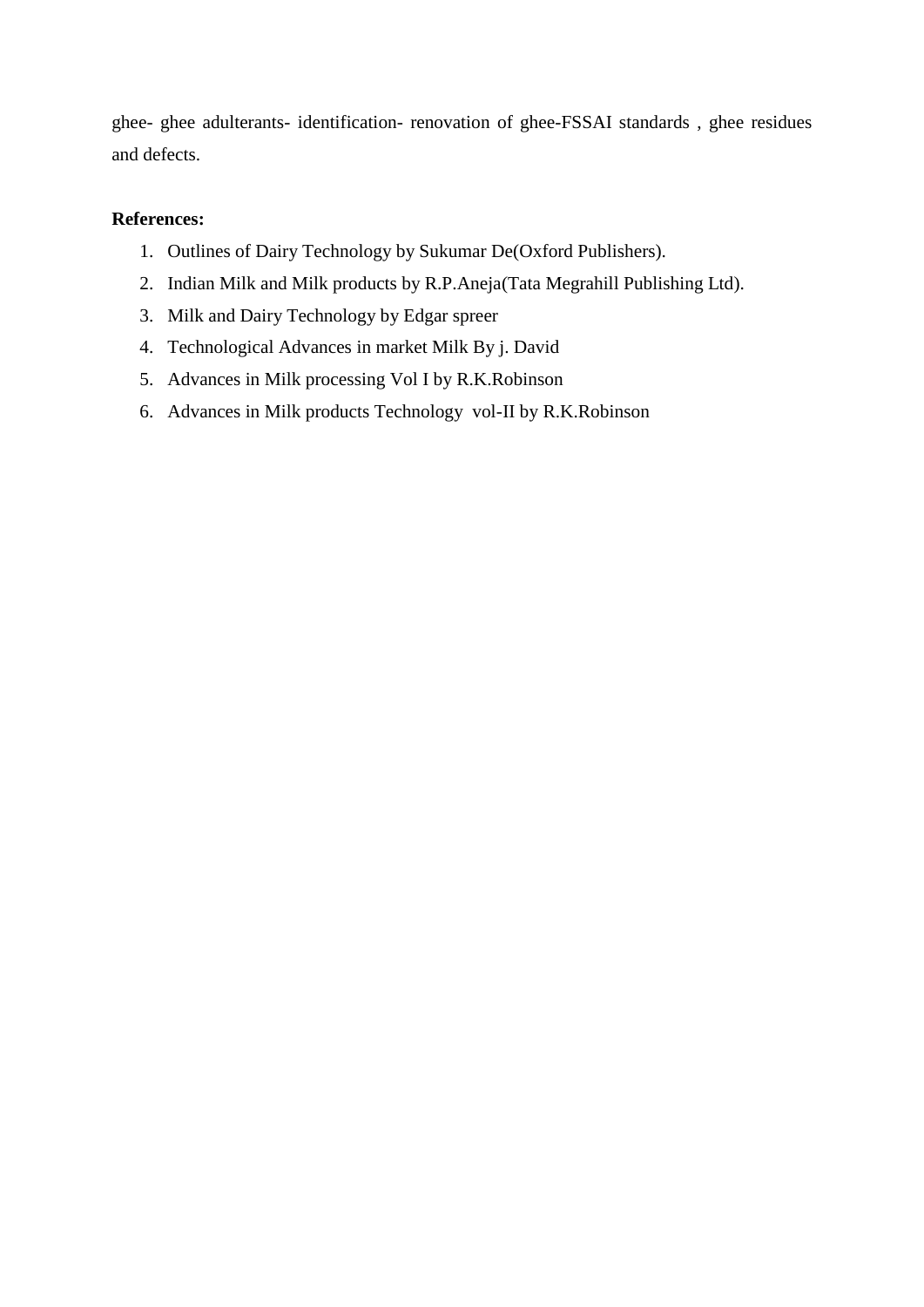### **(17PH53202) TECHNOLOGY OF OILS AND FATS**

### **UNIT - I**

Sources and classification of Oils and Fats

Glyceride - Structure and composition of oils and fats.

Definition, distinction between oils and fats – Simple and mixed triglycerides,mono-and diglycerides.

Non-glyceride components of oils and fats:- Phosphatides ,sterols, carotenoid pigments – Tocopherols and other antioxidants – Vitamin A, D and E.

## **UNIT - II**

Chemical reactions of fats and fatty acids:- Hydrolysis, esterification and inter-esterification, saponification with alkalies, hydrogenation of the carboxyl group, formation of nitrogen derivatives, formation of acid chlorides, dehydration, pyrolysis. Hydrogenation and halogenation reactions in the fatty acid chain, sulfation and sulfonation, atmospheric oxidation (rancidity). Polymerization, isomerization and reactions of hydroxyl groups.

# **UNIT -III**

Classification of oils and fats.

Glycerides composition and important characteristics of the oils of the following oils:- Coconut, Cottonseed, peanut, palm, sunflower, sesame, safflower, rice bran, rapeseed and mustard. Linseed;, soybean, tung, castor oils, lard and tallows

## **UNIT-IV**

Production statistics of oilseeds and oils in India.

Post harvesttechnology , storage and pretreatment of oil seedsPackaging of edible oils **UNIT- V**

Oil seed milling, Mechanical expression of oil and Solvent extraction Refining and Bleaching:- Degumming, alkali refining, (Batch process), Miscella refining, Refining losses – Bleaching by Absorption – Continuous bleaching.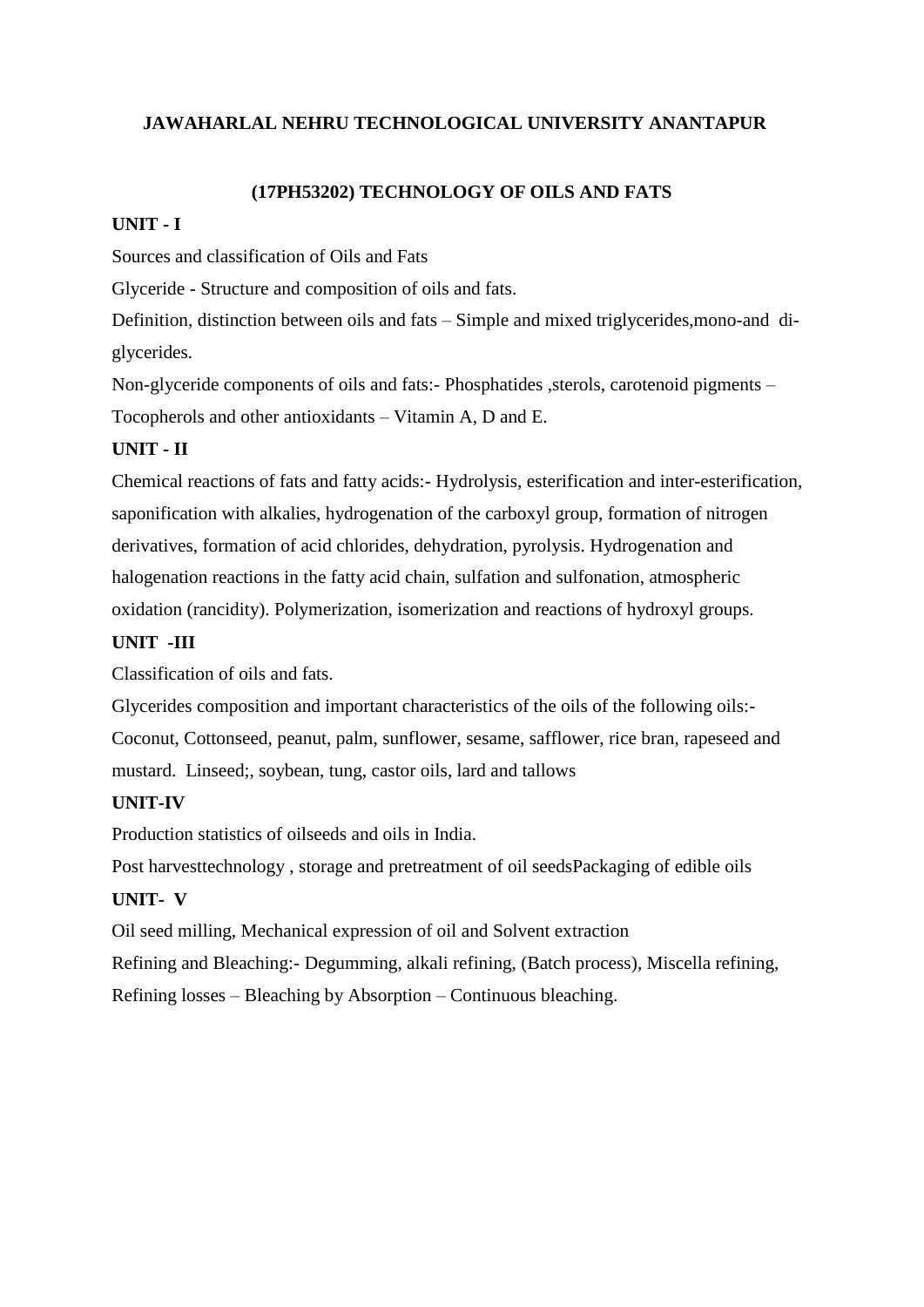- 1) Bailey's Industrial Oils and Fats products, Volume 1- 5 by Ed. D. Sworn, Wiley-Inter Science Publications, N.Y., John Wiley & Sons (1982)
- 2) Bailey's Industrial Oils and Fats products, by Ed. D. Sworn, Wiley-Inter Science Publications, N.Y., John Wiley & Sons (1982).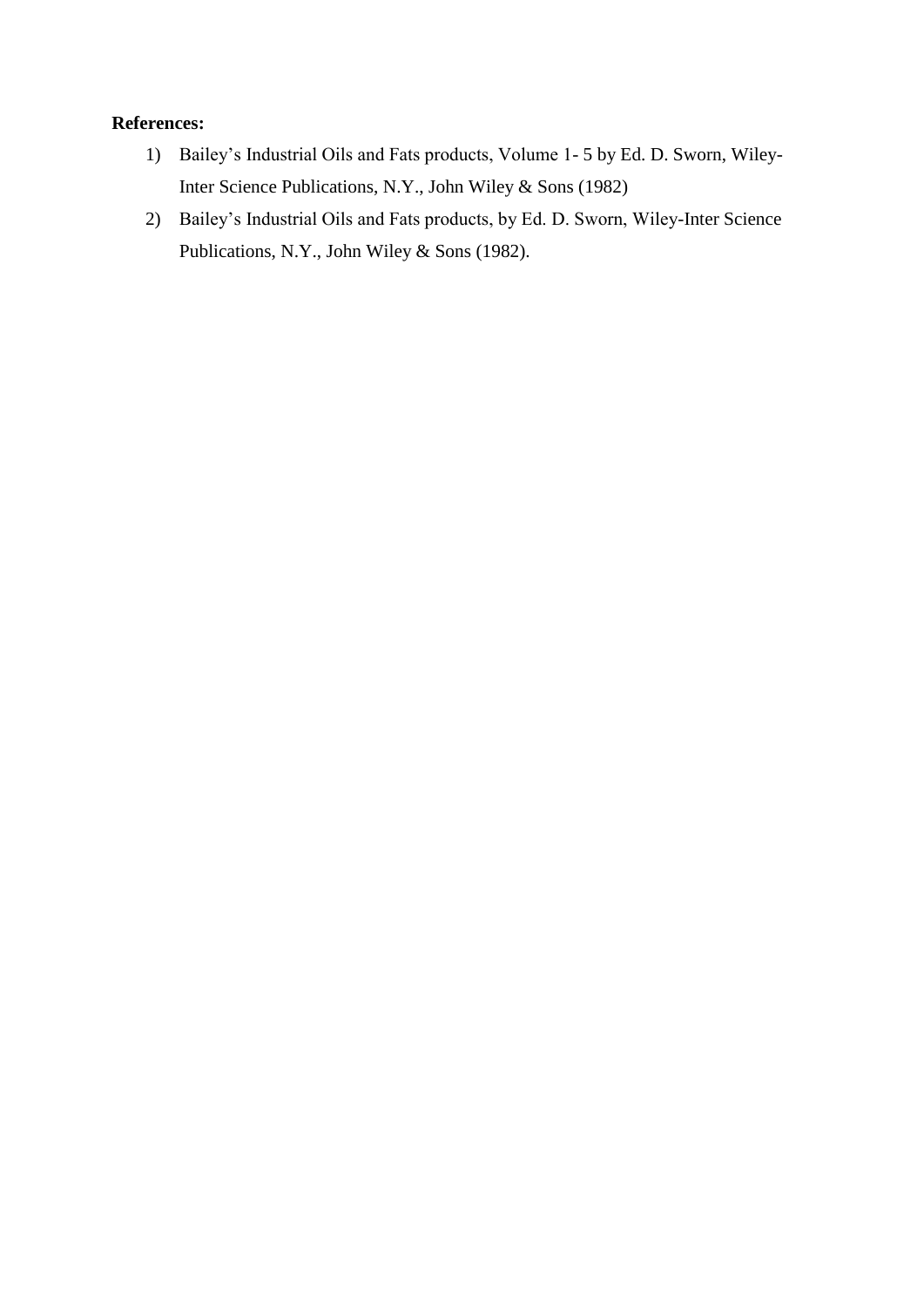### **(17PH53203) BAKERY AND CONFECTIONARY TECHNOLOGY**

### **UNIT- I**

Introduction to sugar confectionery, Types of sugar and their manufacturing process. Ingredients of confectionery- sugars, starch, Glucose syrups and starch hydrolysates –fats – modification of oils and fats.

Colour and flavour- colours for the sugar confectionery, Flavorings flavor strength, functions of carrier solvents and powders, factors affecting stability of flavoring compounds,refined glucose syrups, high fructose corn syrup, Gums , gelling agents and thickenings – properties and its applications.

### **UNIT- II**

Manufacture of high-boiled sweets, ingredients, prevention of recrystallization and stickiness, product types.Caramel, toffee and fudge, ingredients, structure of toffee, formulation, processing, toffee stability, fudge.

Cocoa, chocolate and related products: Cocoa beans, cocoa fruit, pulp, fermentation, drying Sequence of processes chocolate receipts, cocoa powder, mixing, refining, conching and tempering of chocolate. Gums and jellies, technology and chemistry of hydrocolloids, hydrocolloid pretreatment processes, liquor preparation, shaping drying finishing treatments, re-work, common faults, causes and cures.

### **UNIT –III**

Liquorices paste and liquorice allsorts, cream paste and aerated confectionery: ingredients and manufacturing of liquorices paste, cream pastes and aerated confectionery- methods of aeration, marshmallow, Nougat.

Tablets, Lozenges and sugar panning, Tablettting, granulation, ingredients, compression, Lozenges, sugar panning, Hard panning, Soft panning, polishing, Additional panning techniques.

Chewing gum technology: Gum base, sugars, flavors, humectants, fruit acids, sugar-free chewing gum ingredients, formulation and chewing gum mixing.Count line components, manufacturing of count lines and cereal bars.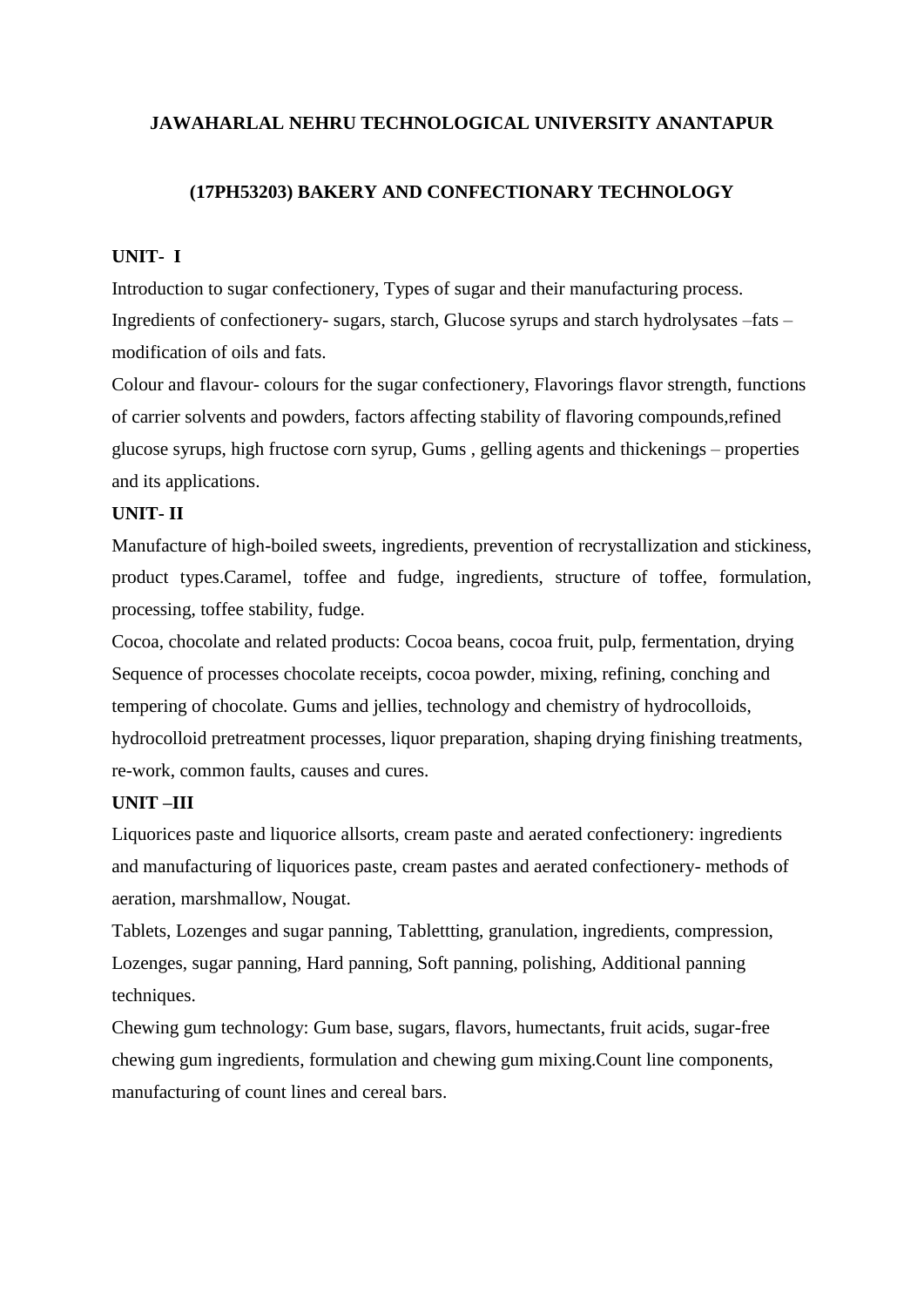### **UNIT – IV**

Bakery Raw materials-General ingredients-Wheat flour-Manufacturing and Characteristics of wheat flour for Bakery industry, ISI standards for Wheat atta, Maida and sujji, Sugar and its uses, Shortenings, Milk, yeast-Uses and specifications-Salt and its uses-Egg and Egg Products-Chemical Leavening Agents, Cocoa Chocolate, Flavors, Emulsifiers, lecithin, Bread improvers, Enriching agents, Water and miscellaneous Ingredients,

Bread making process –straight doughs -quantity of yeast, quantity of water, quantity of salt. Leaven process, Dough rheology. Chemistry and related technology (double baking, chapatti making etc.)- baking.

### **UNIT – V**

Biscuits- Classification, dough consistency, baking techniques and Packaging. Cookies and Crackers -ingredients, formulation aspects, baking, decoration, sugar, cookies and sugar wafers.

Cereal and Legume based foods –raw materials, preparation of wheat products-dalia –Karahparathas-and- maize fried products -golgappas-popcorn-bhelpuri-expanded and extruded snacks-papads, vadia, besanladdoos, chikki, sevian

- 1) Text Book of Food Science and Technology byVijayaKhade, ICAA, New Delhi.2001
- 2) Manufacturing of snacks food bynamkeen, pappad and potato products-EIRI Publications, Delhi
- 3) Cereal Technology by Kent Jones. (Oxford Publishers Ltd).
- 4) Technology of Cereals by Kent. (Oxford Publishers Ltd).
- 5) Sugar Confectionery Manufacture by (Ed) E.B. Jackson, 2<sup>nd</sup> Ed., Blackie Academic and Professional , Glasgow (1996).
- 6) Sugar Confectionery and Chocolate Manufacture by R.Loes , Leonard Hill Books, International Text Book Company Limited (1973).
- 7) Drying of Cereal Grains by Brookers.(EIRI Publisers)
- 8) Snack food by R.Gordan Booth- CBS publications
- 9) Hand book of bakery industries-EIRI Publications.
- 10) Food preparation-A scientific approach by Meera Rao Patankar, Anmol Publications New Delhi.
- 11) Biscuit, cracker and cookies recipes for the food industryby Duncan Manley, Wood head Publishes- Cambridge, England.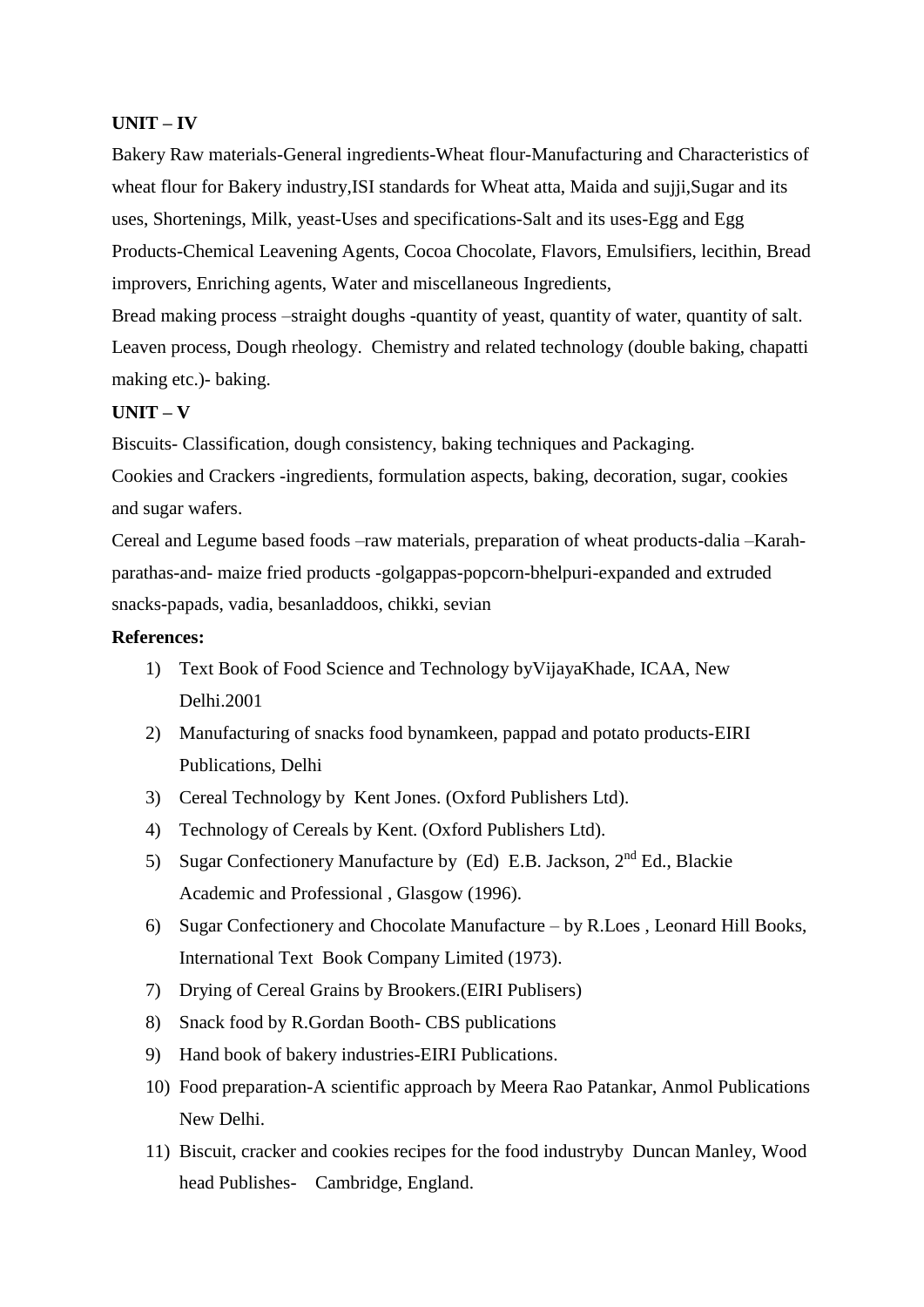# **(17PH53204) TECHNOLOGY OF MEAT, POULTRY AND FISHERY PRODUCTS UNIT – I**

Introduction on meat and poultry industry. Development of meat and poultry industry in India. Itsneeds in national economy. Glossary of market terms for meat animals and birds. Effect of feed, breed and environment on production of meat and its quality and desi- birds. Methods of analysis of meat products- chemical, physical, panel, microscopic, bacteriological

### **UNIT – II**

Selection of meat animal and its transportation, pre –slaughtering transportation and its care, slaughter house and its design.

Slaughtering, inception, grading- Ant mortem examination of Meat Animals. Slaughter of meat animalcattle, buffalo, sheep, goat and pigs.Dressing carcasses. Modern abattoir practices.

Post-mortem examination of meat,retail and whole sale cuts, grading, factors influencing quality of fresh and cured meat.mechanical deboning, ageing of meat, meat tenderization, meat emulsions restructured meat products, meat plant sanitation and safety.

### **UNIT - III**

Meat preservation by refrigeration and freezing, thermal processing, dehydration, irradiation, chemicals and antibiotics. meat by products. Cold storage and freezing, canning, smoking, curing-bacon, ham, sausage products. and pickling of marine products – fish pastes, sauces, oils, protein concentrates, meal and other products. Preservation and processing of shrimp, lobsters.

### **UNIT – IV**

Egg and Egg products: the egg factory, its techniques of working, structure, composion, nutritional value Preservation and measures of Egg quality. Dehydrated egg powder, frozen egg, poultry processing's.

Preservation of eggs by different methods-refrigeration, freezing, dehydration, coating and industrial use if egg products, postmortem change of meat and its quality grading and marketing of shell eggs.

Preparing poultry for consumption-ready to cook chicken.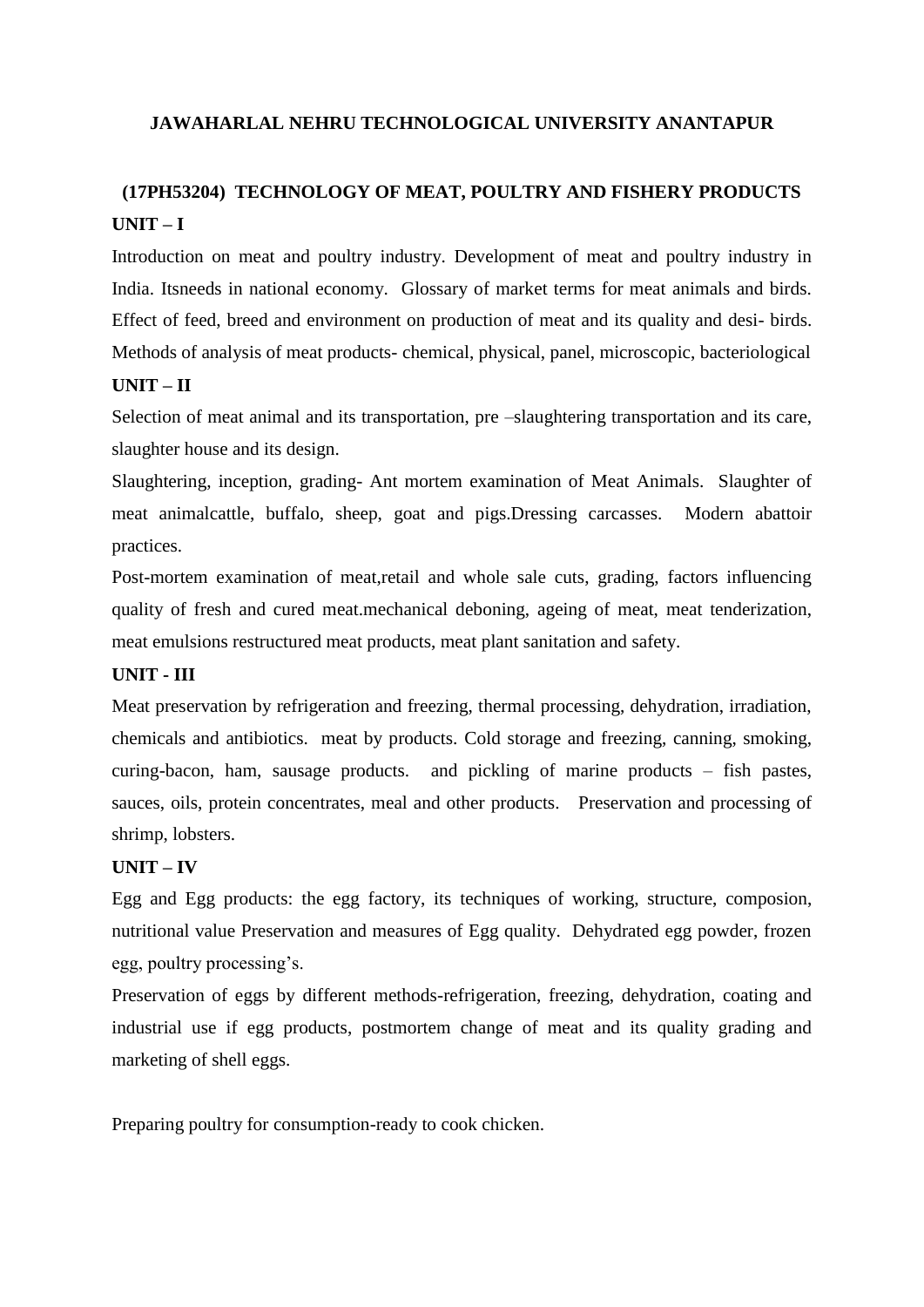By-products-meat fat, feeds, hides, skins natural casings and feathers, miscellaneous byproducts.

Meat hygiene, quality control of meat production, processing, specification of meat products **UNIT- V**

Introduction of fisheries resources in world, preservation of fish-cold storage, freezing canning, drying and dehydration, smoking curing and pickling. Fish products-fish past ,sauces, fish oil fish protein concentrates ,fish meal by-products of fish processing quality control of fish and fish products, food standards, fish processing sanitation.

Bio chemical composition of fish, prawn marine products. Postmortem changes and quality assessment, processing of marine products and spoilage of fish, preservation methods without retention of freshness. Modern preservation methods such as vacuum packaging gas packaging, ethanol vapour generation, hurdle barrier concept, value added fish products.

- 1) Meat and meat products technology (including poultry products technology) BYB.D. sharmajaypeeBrothesmedicialpiblisherspvltd, New Delhi.
- 2) Modern abattoir practices and animal byproduct technology by R.D.Sharma
- 3) Fish technology Ronald by J.Robert
- 4) Meat science (latest edition) by R.A.Lowrie, paragoan press, oxford and new York
- 5) Fish processing and preservationby Charles.L.Cutting, agro bio's Publishers.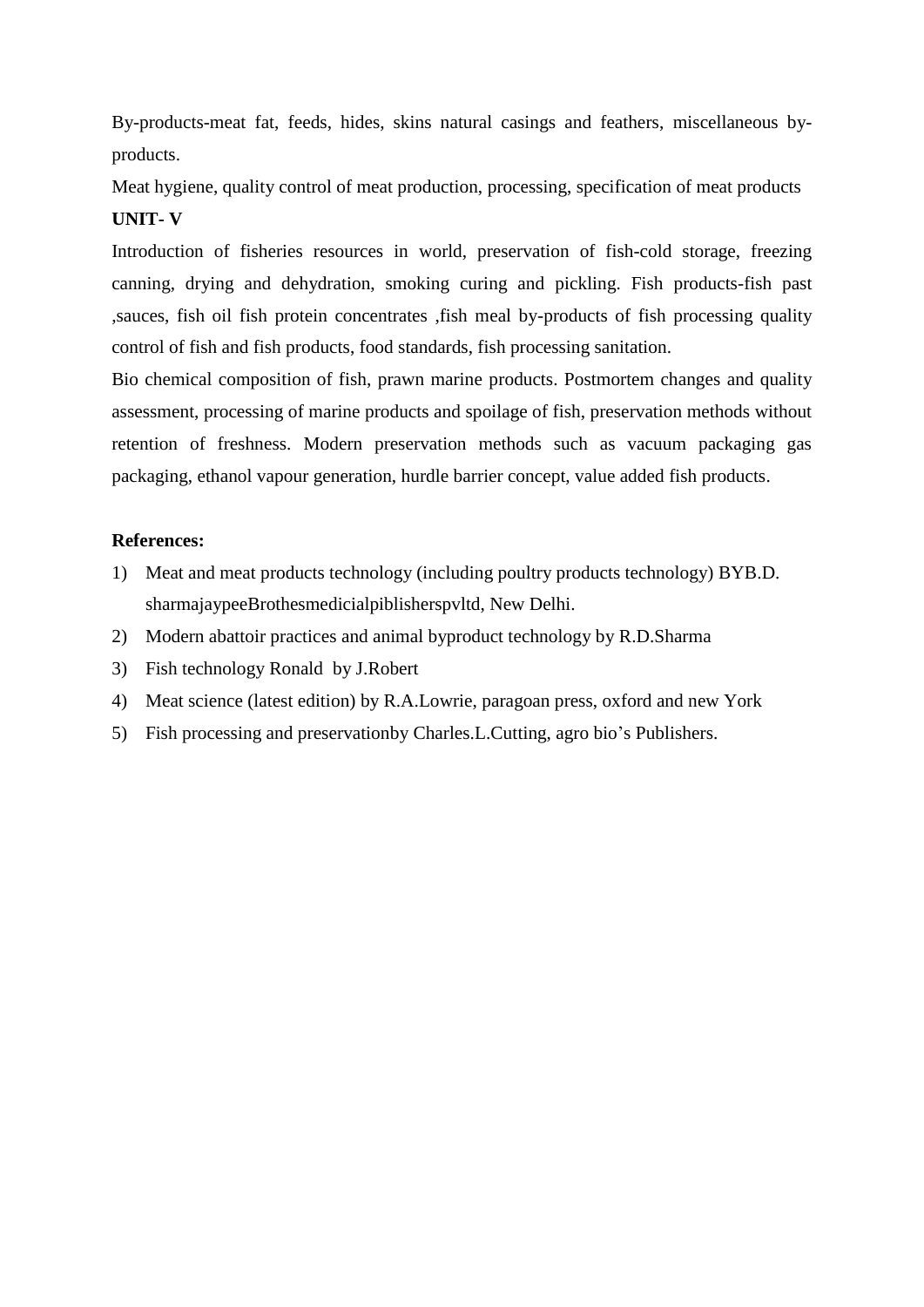### **(17PH53205) FOOD BIOCHEMISTRY AND NUTRITION**

### **UNIT - I**

Introductory to cell Bio-Chemistry:- Separation of Sub-cellular components and their biochemical functions.

Enzymes - General Properties, Classification, Co-enzymes,co-factors and factors responsible for catalytic efficiency of enzymes, examples of inhibitors and activators.

### **UNIT - II**

Carbohydrate metabolism: Digestion, absorption and biochemical functions of carbohydrates, glycolysis, TCA cycleoxidation, oxidative phosphorylation and elements of bioenergetics. Biosynthesis of starch and glycogen. Elements of Photosynthesis.

Lipid Metabolism: Digestion, absorption and functions of lipids, Oxidation of fatty acids, Biosynthesis of fatty acids.

### **UNIT -III**

Protein metabolism: - Digestion, Absorption and functions. End products of protein metabolism. Intermediary metabolism of amino acids and the urea cycle.

Nucleic acids: - Bio-chemical functions. Elementary notions of Protein biosynthesis.

Biochemistry of Hormones.

Mineral Metabolism:- Biochemical functions of minerals. Active transport and ionabsorption. Calcium, Phosphorous and Iron metabolism.

#### **UNIT -IV**

Functions of Food, energy value of Food. Nutritive value of Foods nutritional significance of Carbohydrate, Proteins, Fats, vitamins and minerals. Deficiency diseases. Fortification of foods.

### **UNIT – V**

Nutritional requirements – Balanced diets – Food tables. Nutrition of weaned infants, preschool children and infant foods. Nutrition, feeding of adults, expectant and nursing, mothers and industrial workers.

Supplementary and special dietetic foods. Effect of cooking and processing on the nutritive value of Foods. Causes and prevention of malnutrition. Theoretical aspects of techniques in nutrition research. Activities of international Organizations in the field of nutrition. Blood composition and functions.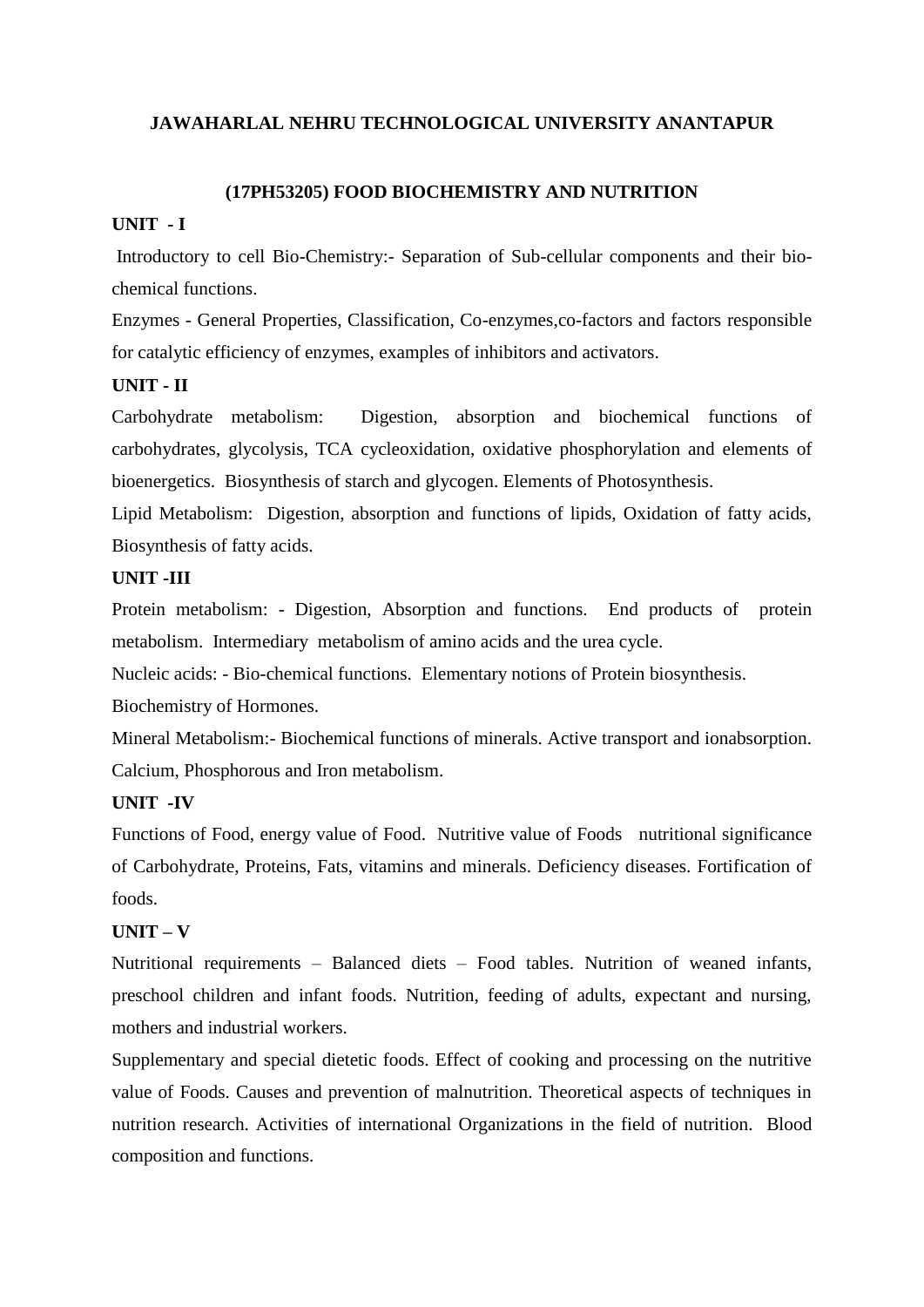- 1) Biochemistry by L. Strayer and W. H Freeman, USA
- 2) Principles of Biochemistry byVioet&Vioet
- 3) Essentials of Food and Nutrition No.1 by Swaminathan M.(1991) The Bangalore Printing and Publishing Company
- 4) Principles of Biochemistry (CBS Publishers) by Martin estal (1990)
- 5) Text Book of BiochemistrybyRama Rao, A.V.S.S. (1986)  $5<sup>th</sup>$  edition (L.K. and S. Publishers).
- 6) A biologists Guide to principles and Techniques of Practical Biochemistry by Ed. Wilson, K. and Goulding, K.H. (1986)<sup>3rd</sup> Edition (Edward Arnold).
- 7) Biochemistry by 3M. Zubay, G. (1989)  $2<sup>nd</sup>$  edition (Maxwell MacMillan
- 8) Davidson's Human Nutrition and Dietetics, Passmore, R and East Wood, M.A., (1986) 8<sup>th</sup> Edition (Longman).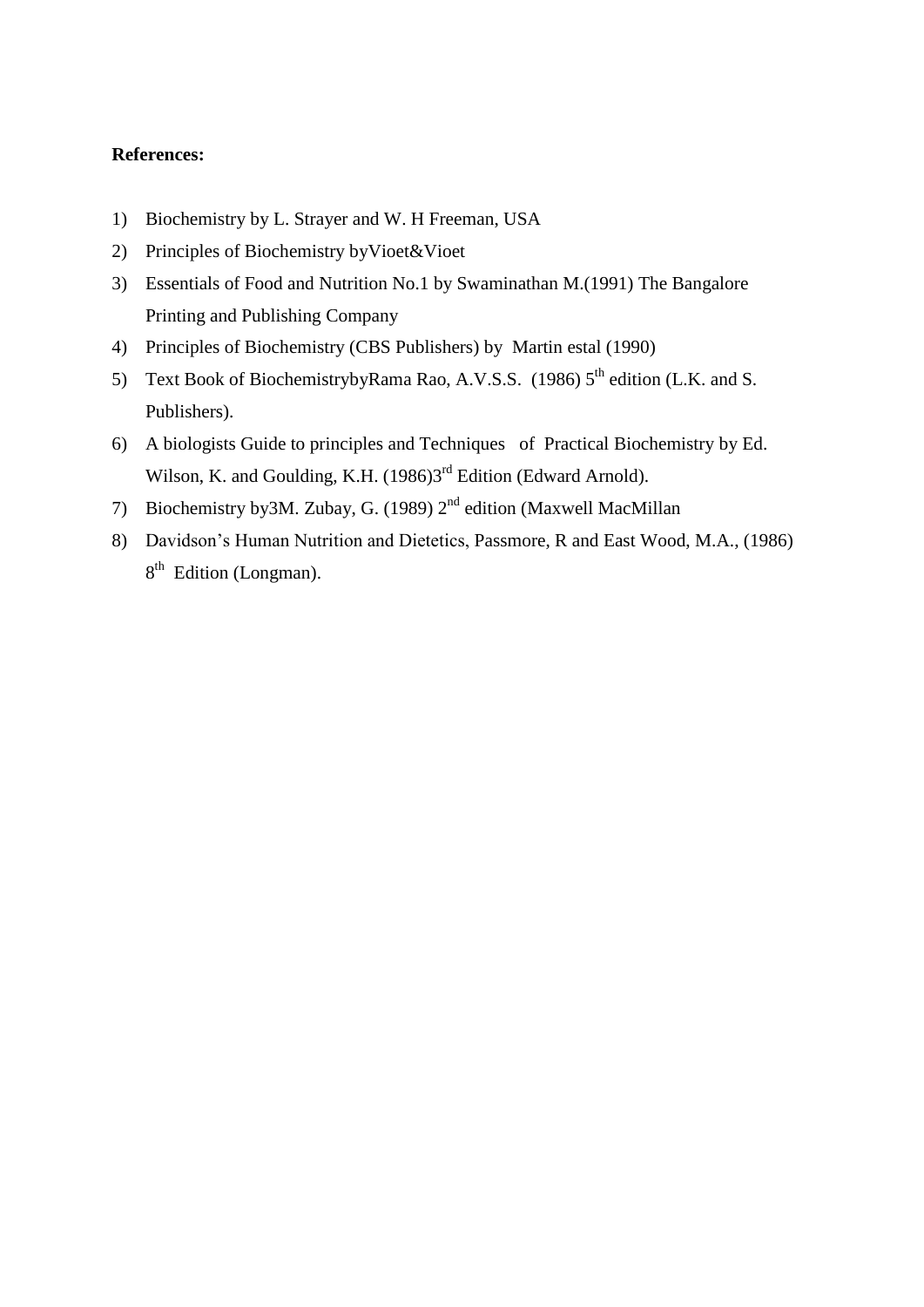#### **(17PH53206) FOOD MICROBIOLOGY**

#### **UNIT - I**

Classification systemfor living organisms (Two kingdoms, three kingdoms, five kingdoms) Origin of microbiology-definition, History, Scope of microbiology-Branches of microbiology. Microscopic Study of bacteria yeast molds, viruses, with respect to morphology, reproduction growth, and nutritional requirements. Growth curve and reproduction.

#### **UNIT -II**

Culturing of microorganisms –methods of sterilization, disinfection and sanitation (Maintaince of aseptic conditions) Isolation, preservation and maintenance of pure culture. General and selective media for different types of microorganisms.

### **UNIT -III**

Food microbiology - Microbes in manufacturing of important food ingredients. Factors affecting spoilage of foods; Micro flora associated with various food groups their spoilage potential & control. Microbiological spoilage problems associated with typical food products. Microorganisms in food fermentation.

### **UNIT -IV**

Harmful /deleterious effects –food borne infections, food poisoning, Microbial toxins, Newer pathogens. Detection methods for E. Coli, Staphylococci, yersinia, campylobacter, B.cereus, Cl.botulinum& Salmonella from food samples.Microbiological quality assurance systems in food industry,food standards, rapid methods of microbial analysis.

#### **UNIT - V**

Industrial productions – fermentations, machines, fermentation types, chemostat. Industrial production of alcoholic, distilled beverages, citric acid, lactic acid bread enzymes (amylase), acetic acid.Microbial food products, mushrooms, single cell proteins, dairy products-yogurt, cheese, flavoured milk.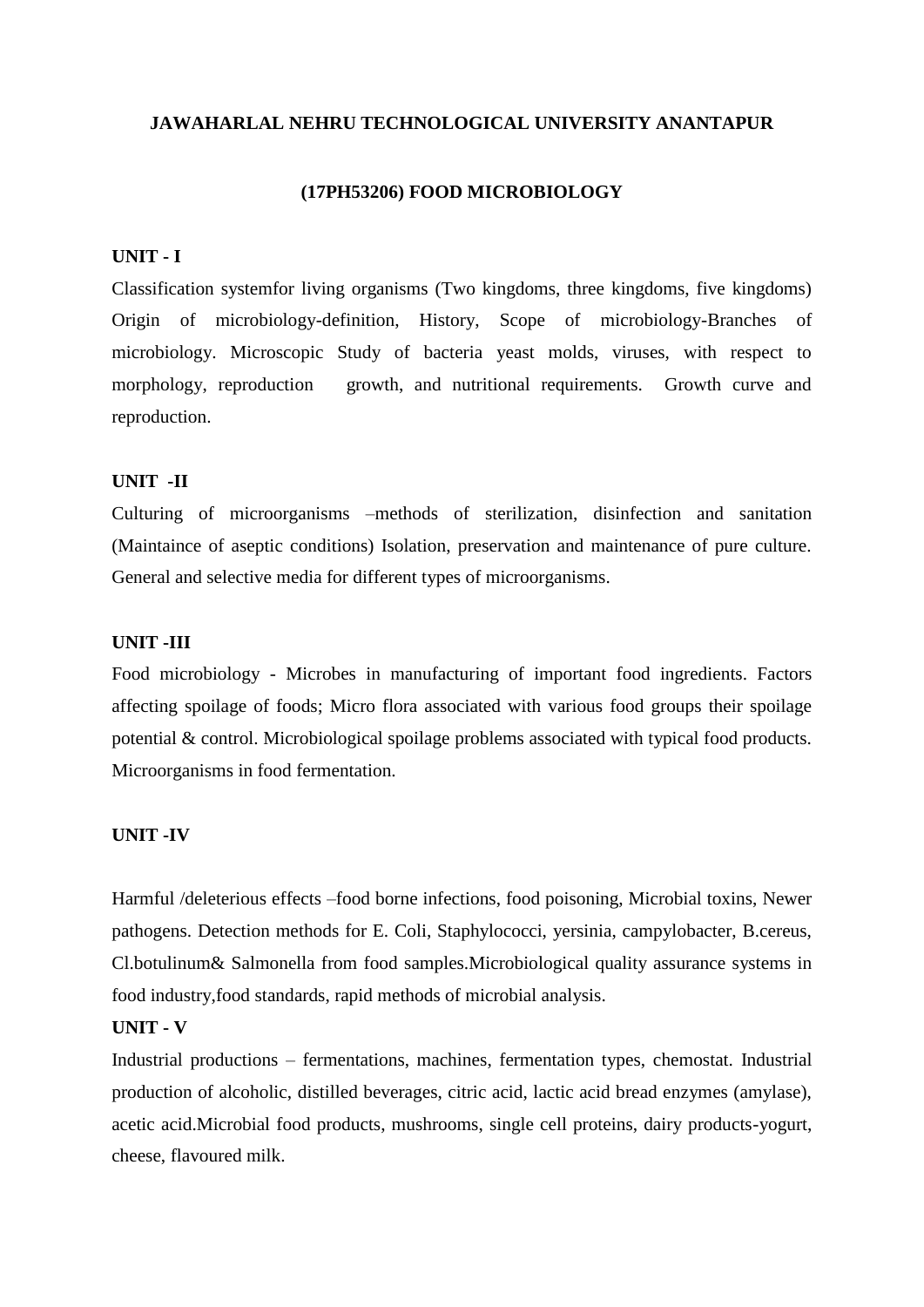- 1) Basic Food Microbiology by Banwant(CBS Publishers)
- 2) Modern Food Microbiology by Jay (CBS Publishers)
- 3) Microbiology by Frazier
- 4) Atlas R.M1934: Basic and practical Microbiology by MacMillan Publication Company, New York.
- 5) Microbiology principles and applications byCruger J.G. Black J.G. and Davison V.E. 1990: Prentice Hall of India Pvt. Ltd.,
- 6) Microbes in action a laboratory manual of MicrobiologybyHary W.S. Paul J and Van Denmark 1972: Tarporwalsd.B. & sons, & Co., Ltd., Bombay.
- 7) Brock & Brock Basic Microbiologyby Prentice Hall (India) Ltd., New Delhi.
- 8) CBS Publishers & Distributors, 485, BholaNath Nagar, Shahdara, Delhi 110 032
- 9) Prescott's Microbiology by [Joanne Willey](http://www.amazon.in/s/ref=dp_byline_sr_book_1?ie=UTF8&field-author=Joanne+Willey&search-alias=stripbooks) (Author), [Linda Sherwood](http://www.amazon.in/s/ref=dp_byline_sr_book_2?ie=UTF8&field-author=Linda+Sherwood&search-alias=stripbooks) (Author), [Chris](http://www.amazon.in/s/ref=dp_byline_sr_book_3?ie=UTF8&field-author=Chris+Woolverton&search-alias=stripbooks)  [Woolverton](http://www.amazon.in/s/ref=dp_byline_sr_book_3?ie=UTF8&field-author=Chris+Woolverton&search-alias=stripbooks) (Author). 2010. McGraw Hill, New york.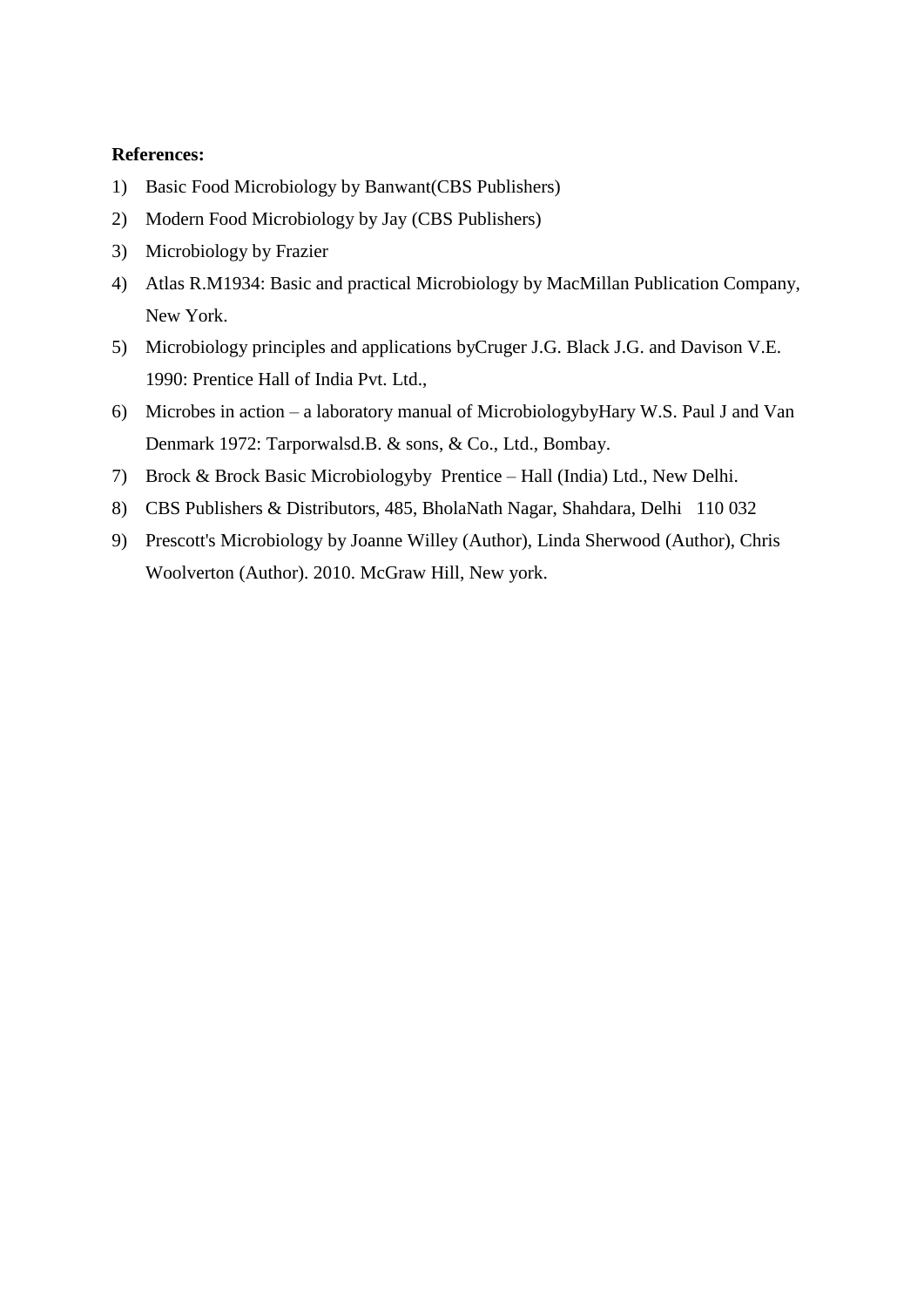### **(17PH53207) PLANTATION PRODUCTS AND FLAVOR TECHNOLOGY**

#### **UNIT - I**

Flavours and flavoring materials: Flavorings in foods, added flavorings, compound flavorings, flavoring materials, and selection of flavoring materials.

Flavoring materials of natural origin: Natural flavors, sources of natural flavoring materials – Herbs and spices, standards of purity and sensory assessment of herbs and spices, classification of herbs and spices, Spice processing-milling, Microbiology of spices, gas sterilization of spices, gamma irradiation, Heat treatment, Distillation or Extraction. Distillation of volatile oils, Spice essential oils, Application of spice essential oils, Essential oil content of spices. Oleoresins-Extraction, quality and, application of oleoresins.

#### **UNIT - II**

Plants as source of essential oils Citrus fruits-Citrus essential oils, Composition of Citrus oils, processed citrus oils, methods of de-terpenization, Citrus leaf and Flower oils. The Mints: Peppermint - Cultivation and Distillation, Rectification. Corn mint- Cultivation and Distillation, Dementholisation. Spearmint-Blended Peppermint, Composition of Mint oils. Other Commercially Important Sources-Fruit, Fruit Juices and Concentrates,

Vanilla –Introduction, Curing Process, Classification, Flavor, The Chemistry of Vanilla flavor, Precursors and the Development of Flavor, Beverage flavors – Cacao, Chocolate, Coffee, Tea, and Aromatic vegetables.

#### **UNIT -III**

Flavoring materials made by processing: Natural products made by roasting (cocoa/chocolate) Reaction flavors – Enzymatically derived flavorings (Butter and cheese) – Flavors made by fermentation – Biotechnological production of aroma chemicals – Flavors made by pyrolysis.

### **UNIT -IV**

Flavor potentiators: Chemical properties, sensory properties, flavour potentiation in foods – toxicity. Flavor Production: Liquid flavorings, emulsions, dry flavorings. Application of flavorings in food processing:, Achieving flavor balance, and criteria for application of flavorings, Available flavorings, processing parameters, specific flavoring applications.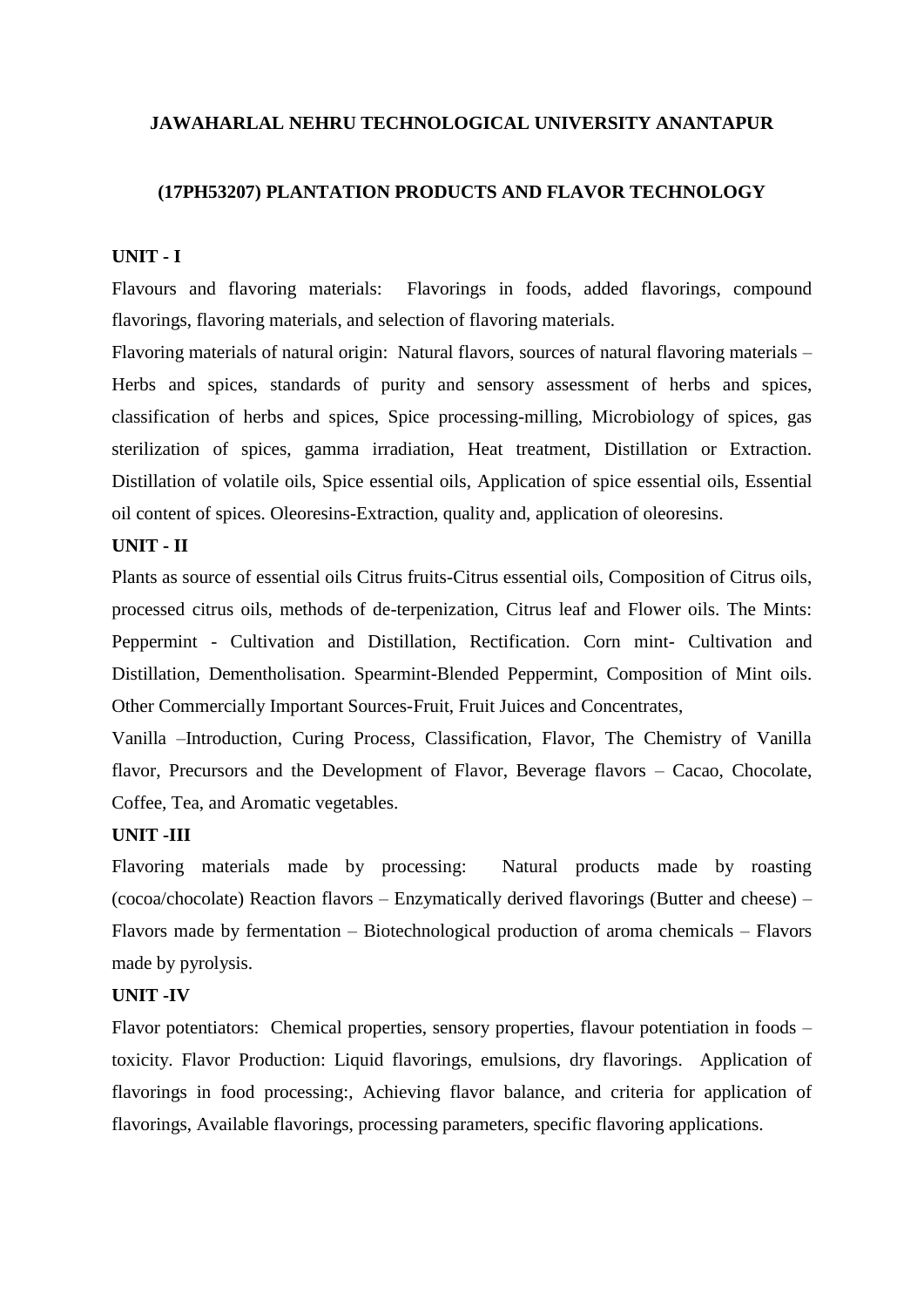### **UNIT - V**

Tea, Coffee, Cocoa and Cashew nuts: Production, processing and chemistry of tea manufacture. Tea products such as soluble tea, tea concentrate, decaffeinated tea and flavoured tea.

Production, processing, roasting and brewing of coffee. Soluble coffee manufacture. Chemistry, standards and specifications of coffee. Other coffee products and coffee substitutes monsoonal coffee, decaffeinated coffee, coffee brew concentrate and chicory. Production, processing and chemical composition of cocoa products and quality standards. Chemistry and technology of cashew nut.

- 1) Text Book of Food Science and Technology by VijayaKhadeICAA, New Delhi.2001
- 2) Source Book of Flavours Eiri Publications
- 3) Flavour Chemistry and Technology byH.B.Heath and G.Reineccius,AVT PublishingCompany Connecticut (1986)
- 4) Food AdditivesbyA.L. Branen, P.M. Davidson and S.Salminen,Marcel Dekker Inc., W.Y (1990).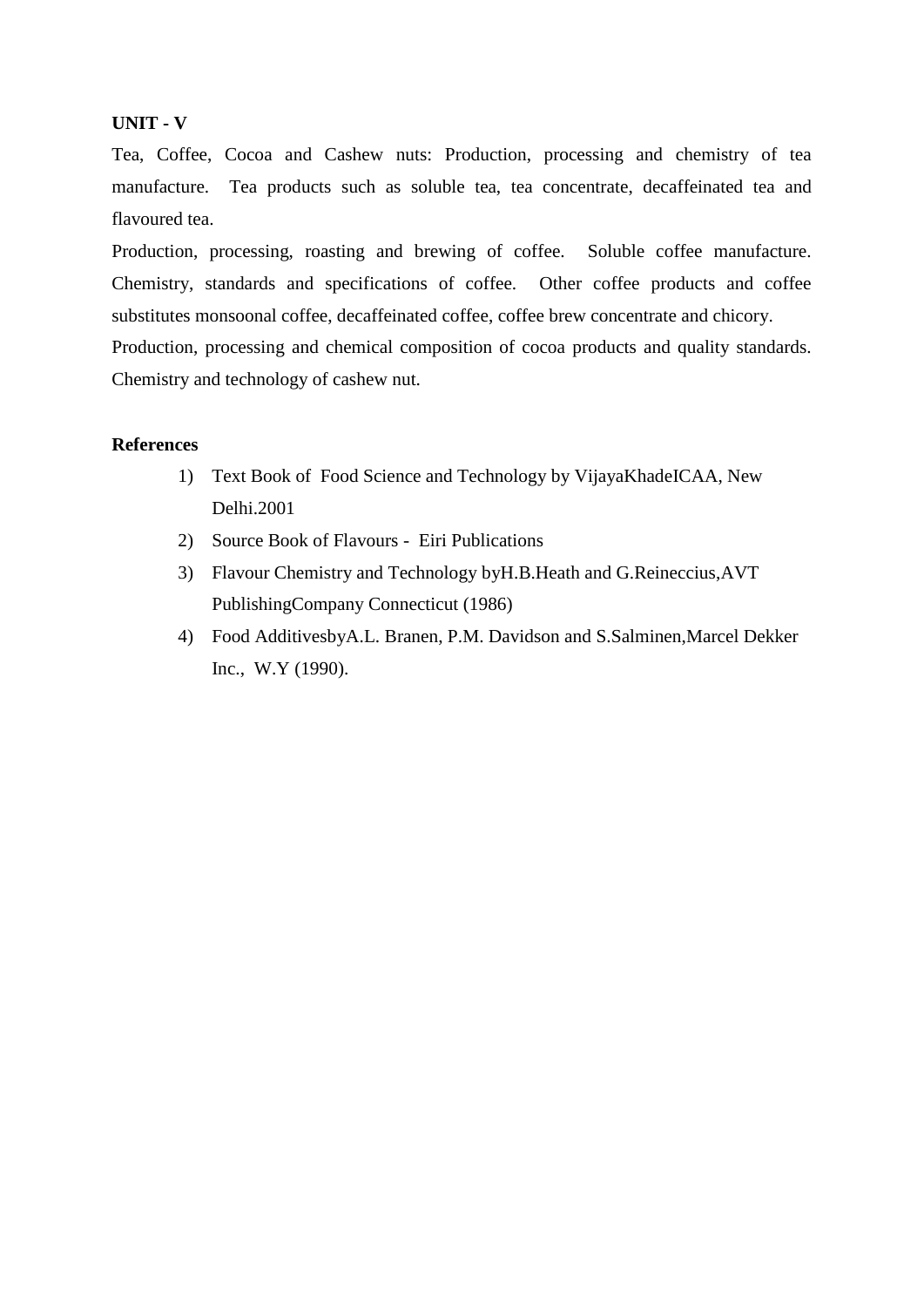#### **(17PH53208) FOOD PROCESSING ENGINEERING**

#### **UNIT– IFLUID FLOW**

Types of flow, Reynolds number, Viscosity, Concept of boundary layer, basic equations of fluid flow, valves, flow meters, manometers and measurement of flow and pressure. Material handling systems Liquid handling – Different types of pumps, Gas handling – Various types of fans, blowers and compressors, Solid handling – Bins, Bunkers, Conveyors, Air transport. **UNIT - II** 

#### HEAT TRANSFER , DRYING, EVAPORATION, AND CRYSTALIZATION

Sources of heat, Heat transfer by conduction, convection and radiation, with examples, steady state and unsteady state heat conduction individual and overall heat transfer coefficient. Heat exchange equipments, types, relative merits and demerits.

Moisture content and mechanism of drying, rate of drying and time of drying calculations. Classification and types of dryers, dryers used in food industries and special drying methods. Types of evaporators, single effect and multiple effect evaporators. Freezing and thawing Principles, applications and equipment.

#### **UNIT III**

#### SIZE REDUCTION &MIXING

Definition, objectives of size reduction, factors affecting size reduction, laws governing energy and power requirements of mill, types of mills including ball mill, hammer mill, fluid energy mill etc.

Properties of particulate solids, screening and industrial screening equipment-sieves and screens, magnetic separators, electrostatic separators, froth flotation

Theory of mixing, mixing time, power used in agitated vessels, powers consumption of mixing, rate of mixing viscous materials and pastes. Solid-solid, solid-liquid and liquidliquid mixing equipment.

# **UNIT-IV** DISTILLATION, FILTRATION, AND CENTRIFUGATION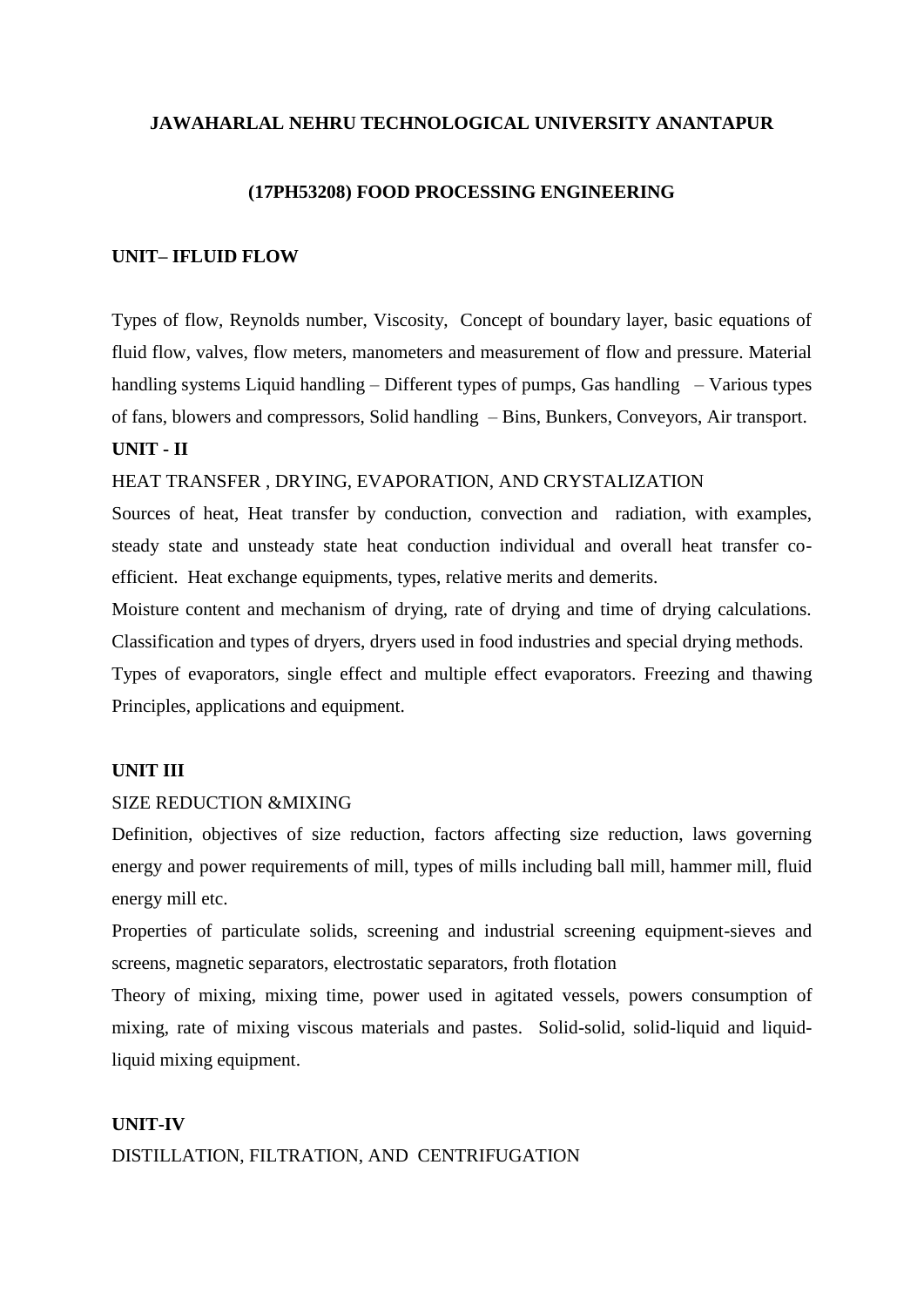Simple, steam and flash distillations, principles of rectification, azeotropic and extractive distillation.

Extraction and Leaching Principles, equipment, types and applications.

Theory of filtration, filter aids, filter media, industrial filters including filter press, rotary filter, edge filter, etc. Factors affecting filtration.

Introduction, Principles of centrifugation, equations for centrifugal force, equations for rate of settling in centrifuge, industrial centrifugal filters- tubular, disc bowl filters, gas-solid cyclone separators and centrifugal sedimentary.

# **UNIT - V**

# ADVANCES IN FOOD TECHNOLOGY

Extrusion technology, Membrane processesing, Supercritical fluid extraction, Cryogenic grinding, high pressure processing, radiofrequency and microwave processing and Ohmic heating.

- 1) Unit Operations of Chemical Engineering by W.L.McCabe, J.C. Smith and P. Harriot, 5<sup>th</sup> Edition, McGraw Hill Book Co., 1993.
- 2) Chemical Engineering Handbook by Ed. Robert H. Perry, Cecil H.Citon.
- 3) Chemical engineering by J.M. Coulson and J.F. Richardson
- 4) Essentials of Food Processing Engineering by C.Gopala Rao,
- 5) Unit Operations in Food Processing by R.L.Eave, (MCG-Bostence)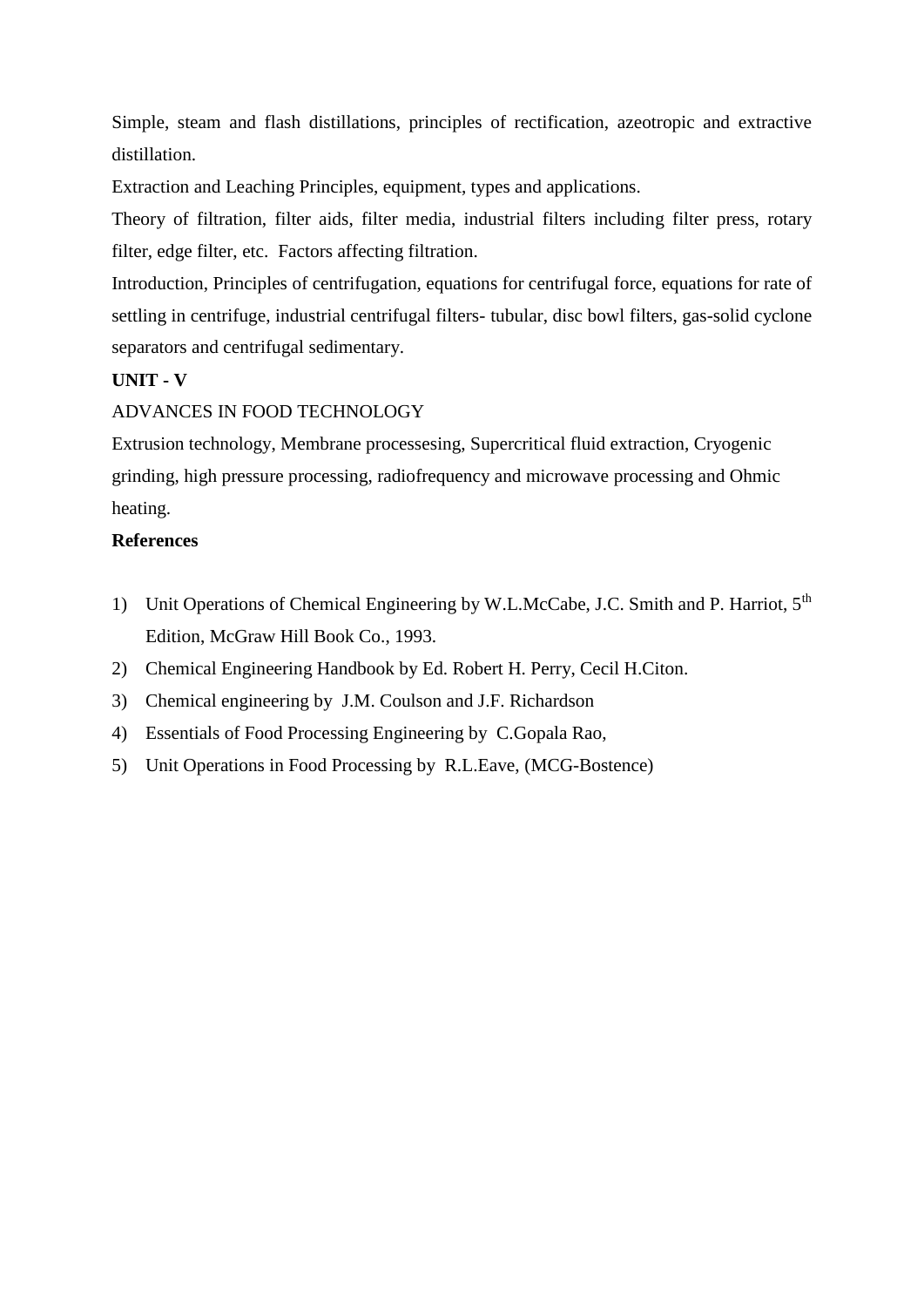#### **(17PH53209) PACKAGING TECHNOLOGY AND FOOD LAWS**

#### **UNIT - I**

Introduction to packaging – Definition – Factors involved in the creation of food package, designing successful packaging – Packaging materials and forms – Testing of packaging materials, paper, paper board, plastics, glass containers, metal packaging.

Basic types of food processing for packaging – Heat processing (including irradiation), high barrier plastics packaging, Aseptic packaging, packaging for microwavable foods, Irradiation, UV – Light, Ultrasonic, High pressure techniques – Dehydration - Reduction of available water, Active packaging systems – Freezing, commercial freezing methods, protection needed by frozen foods.

#### **UNIT - II**

Packaging of fresh and chilled foods: Meat, Shell fish and dairy products and the package requirements – vacuum and modified atmosphere packaging. Packaging of frozen foods – package requirements for frozen fish, and dairy products.Packaging of fresh fruits and vegetables. Details of packaging of fruits &vegetables products packaging materials, packaging methods, problems related in packaging & Quality control, testing of packaging materials and importance of packaging in Food & Vegetables.Packaging of whole grain products: milled grain produced prepared mixes, paste, biscuits, bread and backed foods. packaging styles, wrapping materials and methods.

### **UNIT -III**

Packaging Machinery Production and packaging line requirements – Bottling, layout of bottling line and details of individual steps on the automatic line – canning, details of individual steps in canning process – wrapping operations – form, fill and seal machines and labeling machines.

### **UNIT -IV**

Biopackaging : Use of biopolymers in packaging, properties and applications of biopackaging, Recycling, reuse and disposal of food packaging materials, edible packaging materials.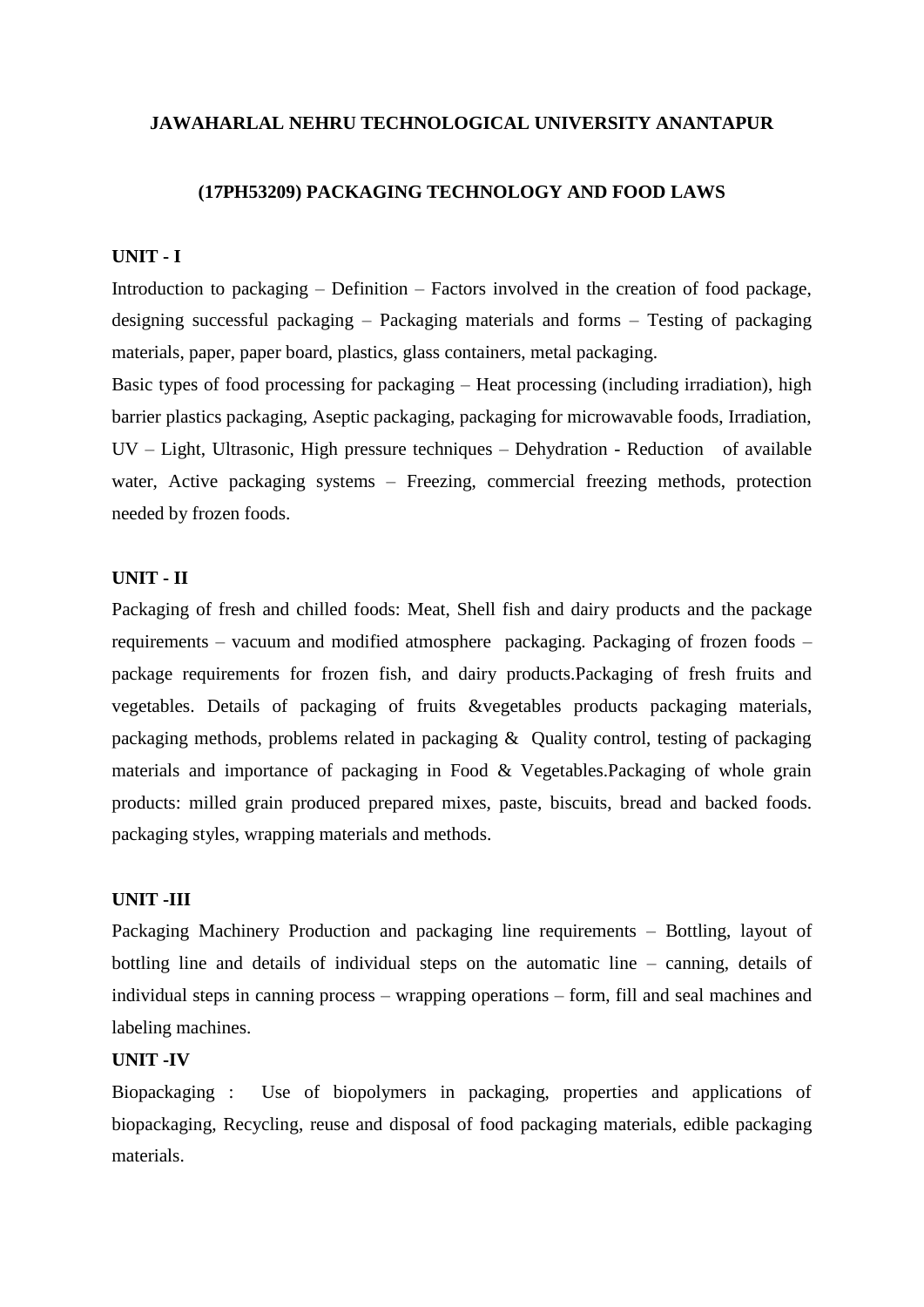# **UNIT - V**

Food laws development and enforcement. FSSAI standards for food packaging. .

- 1) Principles of Food packaging by Stanley Sacharow and Roger C. Griffin 2<sup>nd</sup> Edition, AVI Publishing Company, Estport, Connect
- 2) Food packaging and preservation by Ed. M.Mathlouthi, Blackte Academic Professional Chapman & Hall (1994) (Daya Publishing Ltd)
- 3) A Hand Book of Food packaging by EIRI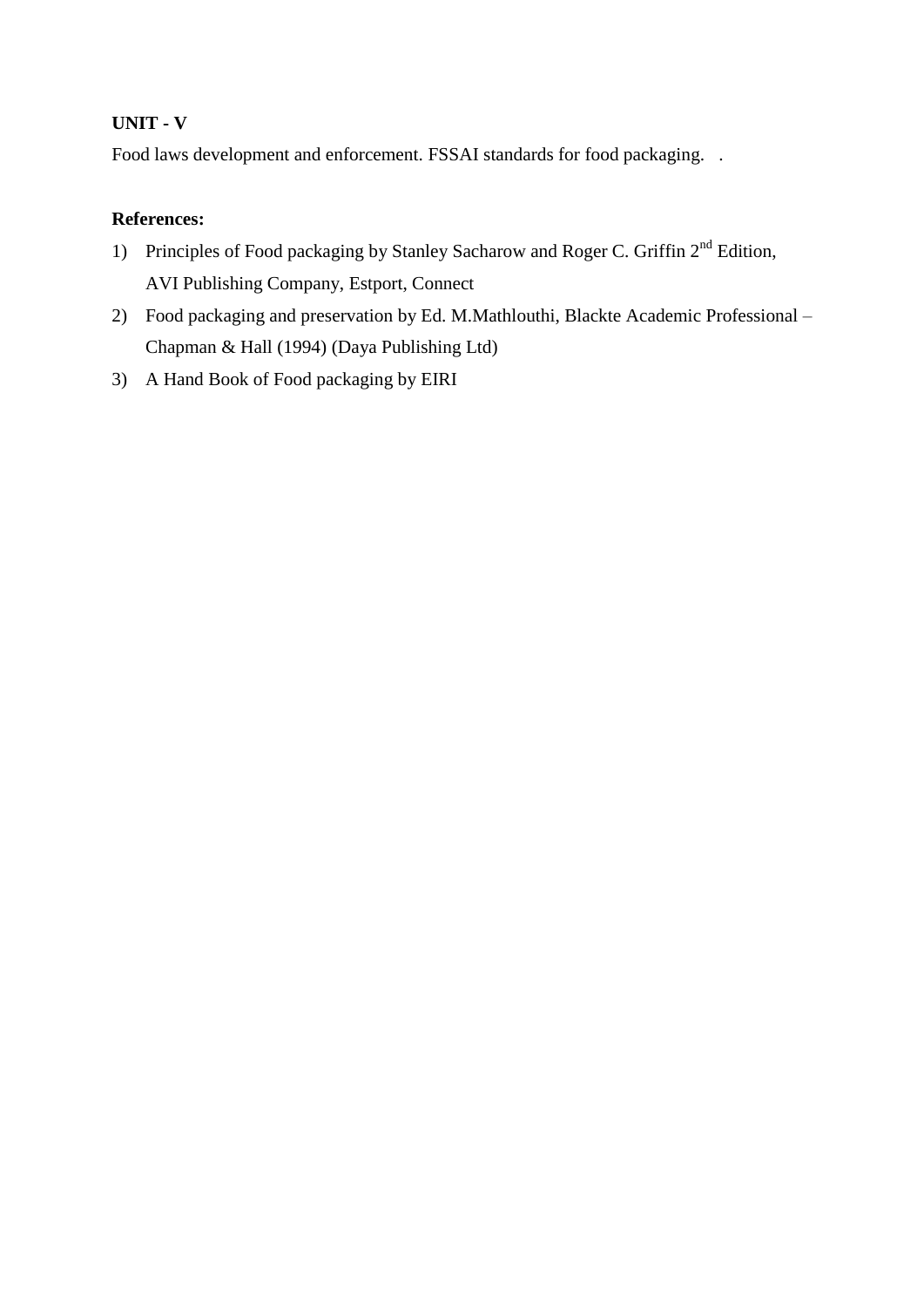#### **(17PH53210) MANAGEMENT OF FOOD PROCESSING INDUSTRIES**

#### **UNIT - I**

Entrepreneurship – Definition – Concept – Qualities of an Entrepreneur – Selection of project – Selection of Location – Economics of Site Location – Urban vs Suburban Locations – Plant layout – Types of Lay out – Flow lines – Material handling Equipment – Selection of Handling Equipment for Food Processing Industries – Introduction to production systems. Types of business ownership such as Proprietorship, Partnership, Limited Company and Joint stock companies.

#### **UNIT - II**

Management – Definition – Functions – Principles – Planning – Organizing – Coordinating – Directing – Controlling. Objectives–Polices of Corporate Management – Organization Structures – types-advantages and disadvantages of each type.

Brief description of Functional Management systems such as Financial Management, Personnel Management, Production Management and Marketing Management

Labor welfare and safety measures – Forecasting the demand for the product and demand analysis – Supply and demand relationships.

### **UNIT -III**

Principles of Accountancy - Ledger and journal postings – Brief discussion of Balance sheet – trial balance – Profit and Loss accounts – Introduction to different types of accounts – Cost accounting – types – Methods of preparing cost sheet for the product manufactured.

#### **UNIT -IV**

Quality Control – Quality aspects of food – Quality control theory – Control of variables and attributes – Control charts – Sampling Theory – Problems related to quality control of food products – ISO 9000.

### **UNIT - V**

Introduction to Operations Research – Model building – Brief description with simple examples of Linear Programming – Resource allocation model – Transportation model – Assignment model – Brief treatment of Sequencing model, waiting line model.

Inventory Management – EOQ model – ABC, JIT, FIFO, FILO, VED and FSN analysis .